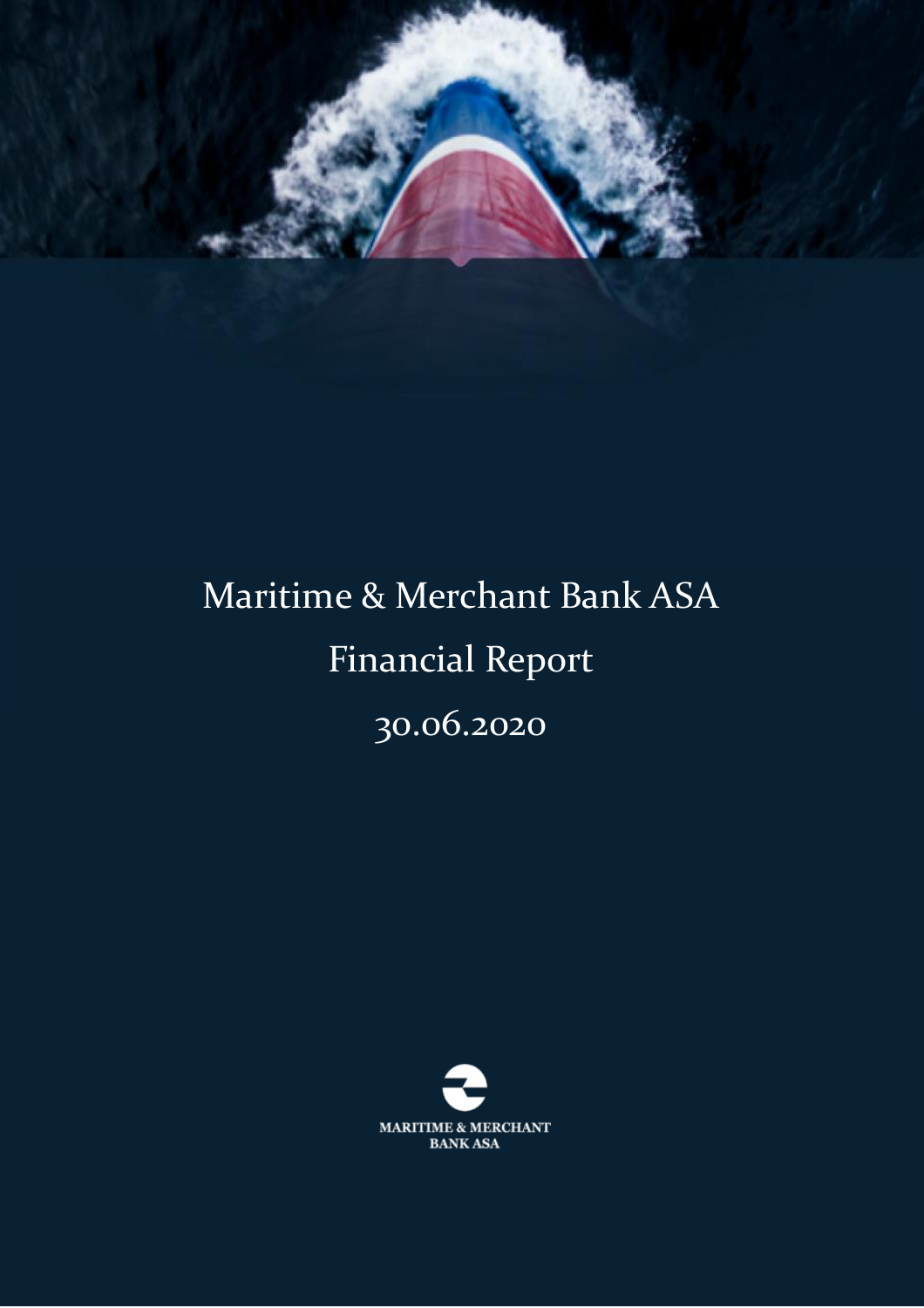

# **Table of Contents**

|                                                                                  | $\overline{2}$ |
|----------------------------------------------------------------------------------|----------------|
|                                                                                  | 11             |
|                                                                                  | 13             |
|                                                                                  | 14             |
|                                                                                  | 15             |
|                                                                                  | 15             |
|                                                                                  |                |
|                                                                                  |                |
|                                                                                  |                |
|                                                                                  |                |
|                                                                                  |                |
|                                                                                  |                |
|                                                                                  |                |
|                                                                                  |                |
|                                                                                  |                |
|                                                                                  | 21             |
|                                                                                  |                |
|                                                                                  |                |
|                                                                                  |                |
|                                                                                  |                |
|                                                                                  | 23             |
|                                                                                  |                |
|                                                                                  |                |
| APPENDIX 1, ALTERNATIVE PERFORMANCE MEASURES ___________________________________ | 25             |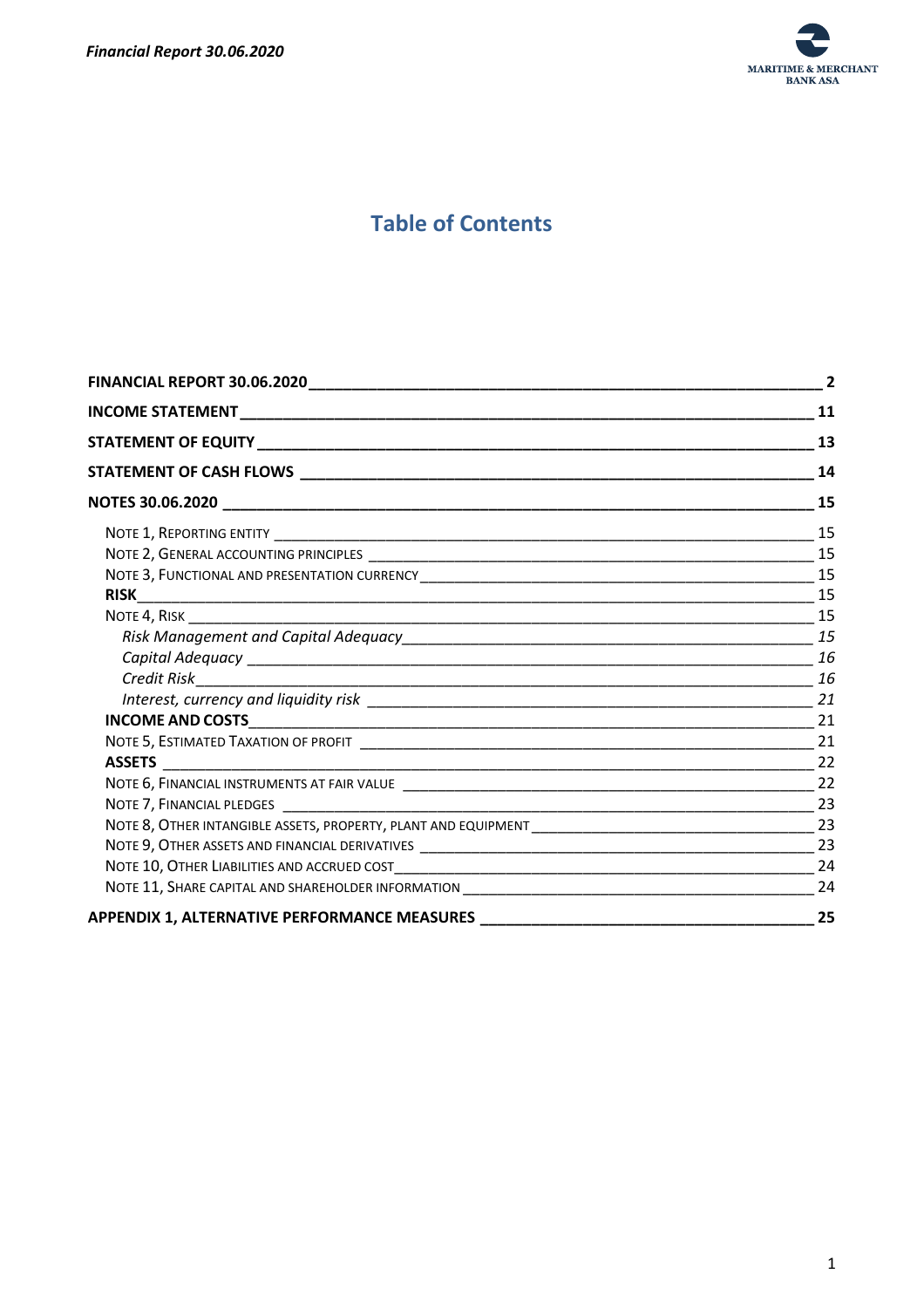

# **Financial Report 30.06.2020**

#### <span id="page-2-0"></span>*Shipping market outlook*

The severe implications caused by the Covid-19 virus continued to dominate the global economy and the geopolitical picture during 2<sup>nd</sup> quarter. The overall situation is still characterized by steep increases in unemployment rates and a massive overall reduction in industrial production. The figures from IMF for industrial production for the month of April for the OECD area showed a drop of 21.9%. IMF has adjusted its forecast for the world economy growth further downwards from -3% to -4.9%. There are still fairly large differences to what extent the respective countries in the world have managed to get the virus under control enabling a reopening of economic activity.

World seaborne trade 2020 is estimated to decrease with 670 million tons\* compared to the 2019 figures (- 6%). The negative figures are about evenly spread for the different shipping segments, while container represents the largest fall with 9%\*. The sharp drop in cargo volumes has consequently resulted in a continued downwards pressure on the freight rates, in particular for dry bulk and container, while tankers continued with its strong performance most of the 2<sup>nd</sup> quarter.

The weak freight markets in combination with negative economic forecast caused a negative sentiment in market for sale and purchase of ships. Average S&P prices over the first half year show dry bulk down 10%\*, tankers down 7%\* and containers down 7%\*. It is though important to note that the sale and purchase market has become increasingly complex in view of the current situation, including a widening price idea between sellers and buyers making valuations of tonnage an even more difficult item. The various quarantine regulations and travelling restrictions have represented obstacles for a normal sale and purchase activity and the number of transactions completed has so far this year showed a trend which is about 40% lower than 2019. However, we have seen over the recent week that the activity is gradually picking up and the general expectation is that we will see a further normalization of the activity and number of transactions concluded going forward.

The depressed atmosphere in the dry bulk and container markets have over the last weeks been replaced with a cautious optimism. In the dry bulk sector this is mainly caused by the increase in iron ore transportation and expectations of upscaled steel production which gave the cape-size bulker earnings a longed boost which also has influenced positively the other size segments within dry cargo. The gradual reopening of ports and terminals represents all in all a positive factor for the container trade and the number of fixtures has been increasing steadily with charterers positioning themselves for a more positive development during the second half of this year, resulting in an increasing number of vessels out of idle position. The booming tanker rates came to an end as expected in the course of June, and the picture is currently a mixed one with large variations in earnings between the different segments and with corresponding uncertainty as to forecasts for the second half of this year.

The Bank has continued with home office during the 2<sup>nd</sup> quarter, being a part of the Contingency Plan and have otherwise followed the directives from the Government regarding travelling restrictions and the general advices for the daily life. Operations have been stable without any significant down-time or problems.

Our focus is to continue to take care of the Bank's employees and the Bank's customers in a challenging time. All credit commitments are closely monitored and followed with a focus on liquidity. We are cooperating closely with our customers for finding good solutions where needed for getting by the problems caused by the virus and the turbulent markets. In view of what is said above, the cautious optimistic view on second half of 2020 is to a certain degree shared by the Bank and we will work together with clients in order to materialize new projects going forward.

*(\* Clarksons Research: Shipping Intelligence Weekly & Covid-19\_Shipping Impact Assessment)*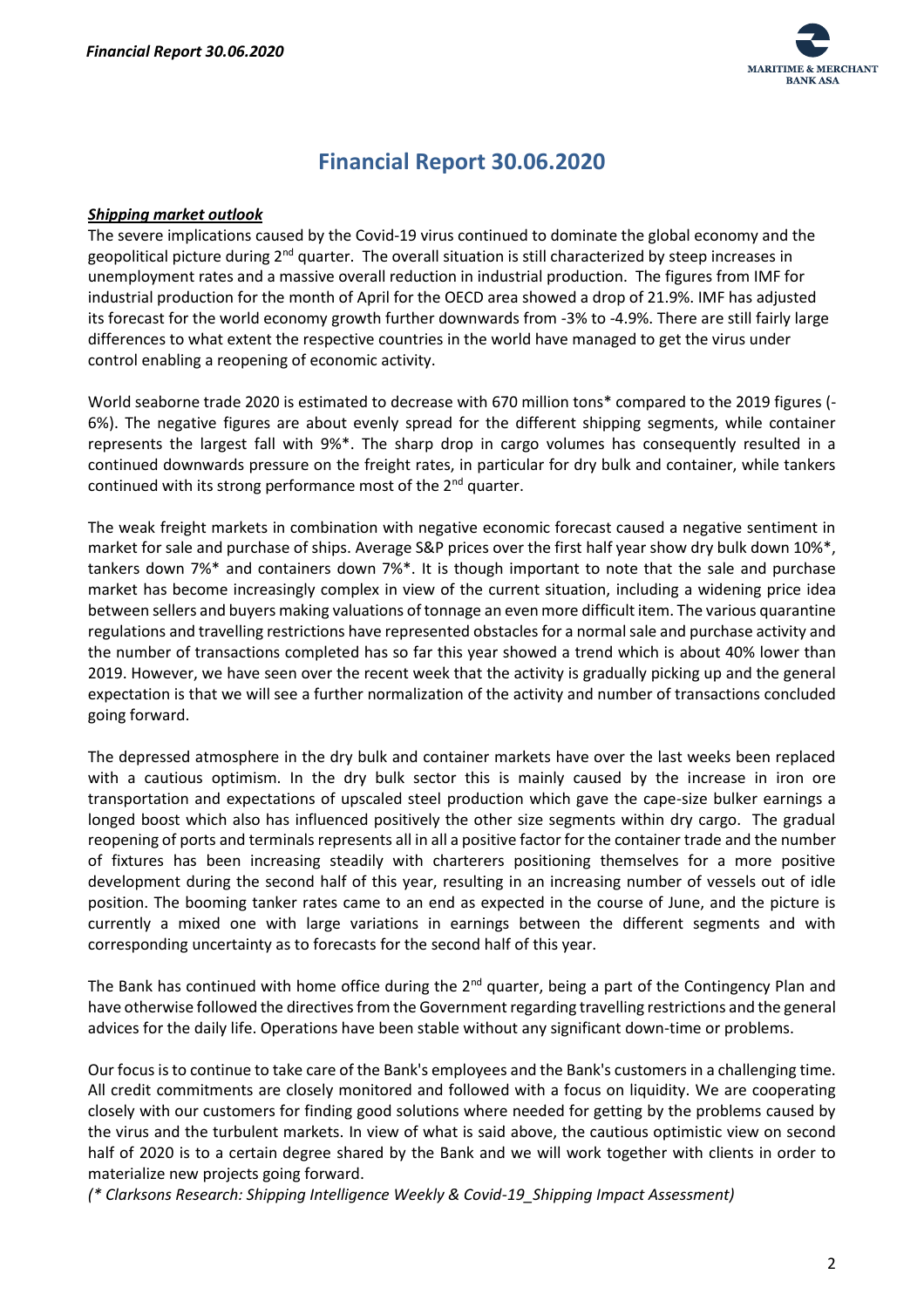

#### *Profit for the period (01.01-30.06)*

The profit for the period before tax is USD 2 279 982 (USD 5 191 419) and profit after tax\* is USD 1 709 987 (USD 4 439 665).

Net interest income and related income totalled USD 8 275 518 (USD 8 452 585), and other Income (including financial derivatives and fixed income instruments) was USD -566 723 (USD 641 686).

Operating expenses before impairments and losses totalled USD 3 607 351 (USD 3 748 737). The Cost/Income ratio came in at 46.8% (39.8%).

For the first half of the year, loss allowance (Expected Loss) corresponding to USD 1 821 463 (USD 151 116) were expensed.

*(\*) see Deferred Taxes and payable tax below*

|                            | 2020<br>Q <sub>2</sub> | 2019<br>Q2    | 2020<br><b>YTD</b> | 2019<br><b>YTD</b> | 2019<br>$01.01 - 31.12$ |
|----------------------------|------------------------|---------------|--------------------|--------------------|-------------------------|
|                            |                        |               |                    |                    |                         |
| Interest Income            | 5 409 279              | 7 276 450     | 12 652 906         | 13 912 540         | 28 886 306              |
| Interest Expense           | $-2010200$             | $-2765701$    | -4 377 389         | $-5459955$         | $-10716432$             |
| <b>Net Interest Income</b> | 3 399 078              | 4 5 10 7 49   | 8 2 7 5 5 1 8      | 8 4 5 2 5 8 5      | 18 169 875              |
| Other Income               | 651879                 | 158 634       | $-566723$          | 641 686            | 460 441                 |
| <b>Total Income</b>        | 4 050 957              | 4 6 69 3 8 3  | 7708795            | 9094271            | 18 630 316              |
| <b>Operating Expense</b>   | $-1796141$             | $-1860125$    | -3 607 351         | -3 748 737         | -7 449 329              |
| <b>Operating Result</b>    | 2 2 5 4 8 1 6          | 2809258       | 4 101 444          | 5 345 534          | 11 180 987              |
| Loss Allowance             | $-1$ 203 113           | $-69384$      | $-1821463$         | $-154116$          | $-120932$               |
| <b>Profit Before Tax</b>   | 1051703                | 2739875       | 2 2 7 9 9 8 1      | 5 191 4 18         | 11 060 054              |
| Tax                        | $-262926$              | -479 969      | -569 996           | -751 754           | $-2983371$              |
| <b>Profit After Tax</b>    | 788777                 | 2 2 5 9 9 0 6 | 1709986            | 4 4 3 6 6 4        | 8076684                 |

#### *Net interest income and related income*

Net interest income and related income totalled USD 3.4 million in Q2 (USD 4.51 million in Q2 2019). This correspond to a decrease from USD 4.88 million in Q1 2020.



## Net interest margin fell from 3.7% in Q1 to 2.5% in Q2 (3.7% in Q2-2019). Lower interest rates (money market rates) in USD and NOK resulted in lower interest income on the Banks interest rate bearings assets. The Bank lowered the deposit rates two times during Q2, but none of them will have any effect before 28<sup>th</sup> of July  $(0.2%)$  and  $6<sup>th</sup>$  of August  $(0.2%)$ .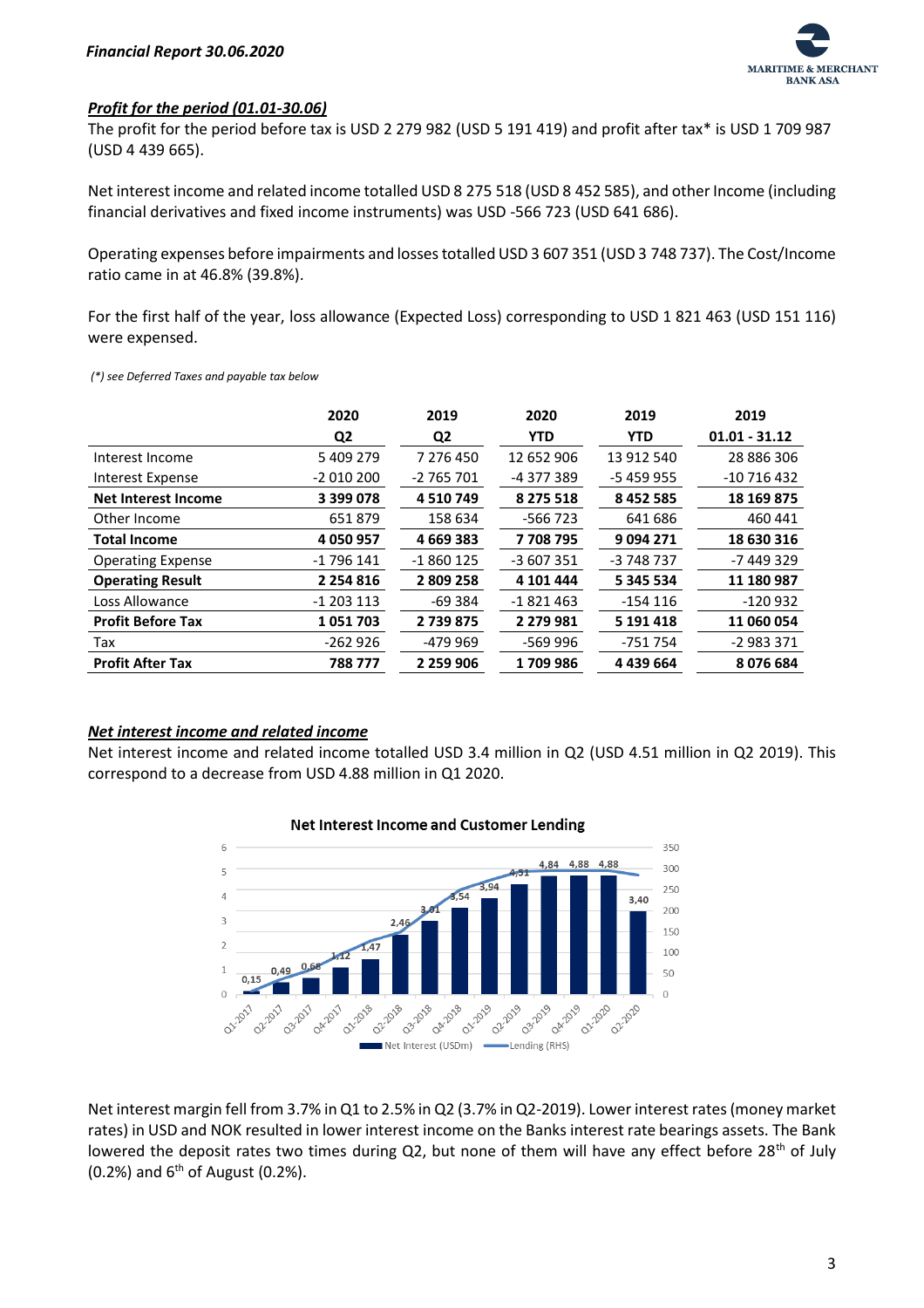

Lower interest rate income, unchanged deposit rates and lower lending volumes had all a negative impact on the Net Interest Income and Net Interest Margin.



Money market rates (daily average) in USD and NOK fell through the second quarter.



*(Source: Infront, Maritime & Merchant Bank ASA)*

#### *Net other Income*

Net other income amounted to USD 651 879 in Q2 2020 (USD 158 634 in Q2-2019 and USD -1 218 602 in Q1-2020).

Value adjustments on derivatives and hedging instrument in Q2 was USD 565 814 due to an depreciation of the USD against NOK. An abnormal USD appreciation against NOK in the Q1 led to a negative value adjustment of USD 1 137 222. Value adjustment YTD is USD -571 408 (USD 317 075 in Q2-2019). A further depreciation of USD against NOK will improve the value adjustment.

The principle of assessing financial instruments measured at fair value may lead to significant variation of the Bank's result between quarters.

Net commissions amounted to USD 134 581 in Q2 (USD 84 674 in Q2-2019 and USD 112 555 in Q1-2020).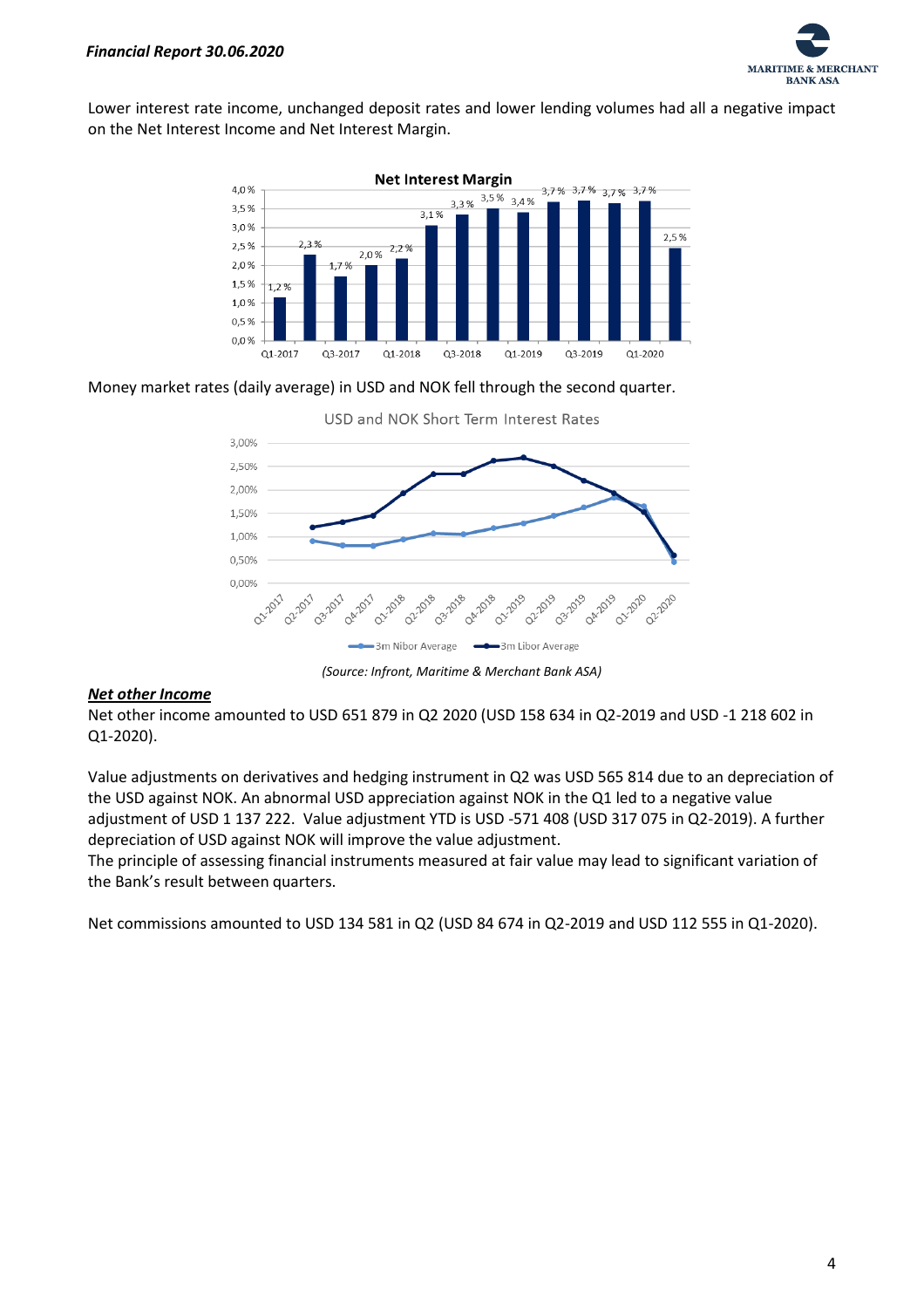

#### *Total operating expenses before impairments and losses*

Operating expenses before impairments and losses totalled USD 1 796 141 in Q2 (USD 1 860 125 in Q2-2019). Salaries and personnel expenses, including social costs, amounted to USD 1 170 405 (USD 1 129 262 in Q2- 2019) and account for the largest proportion of the overall operating expenses.

Total depreciation and impairment of fixed and intangible assets amounted to USD 265 408 (USD 304 503 in Q2-2019).

The Cost/Income ratio came in at 44.3% in Q2 (39.8 in Q2-2019).



#### *Operating result*

Operating result in Q2 amounted to USD 2 254 816 (USD 2 809 258 in Q2-2019), this is an improvement of USD 408 188 from Q1.



#### *Loan and Loan Loss provisions*

Maritime & Merchant Bank ASA has lent USD 284 818 995 (USD 293 223 159 in Q2-2019) to customers.

The Bank has made USD 2 644 454 (USD 856 176) in loss allowance (IFRS 9). Change in loss allowance through the year amounts to USD 1 821 463 (USD 154 117).

The credit quality of a majority of the loans to the bulker and container segments have deteriorated due to the reduction in cargoes to be lifted in those segments and reduced rates as well as uncertainty regarding future marked conditions.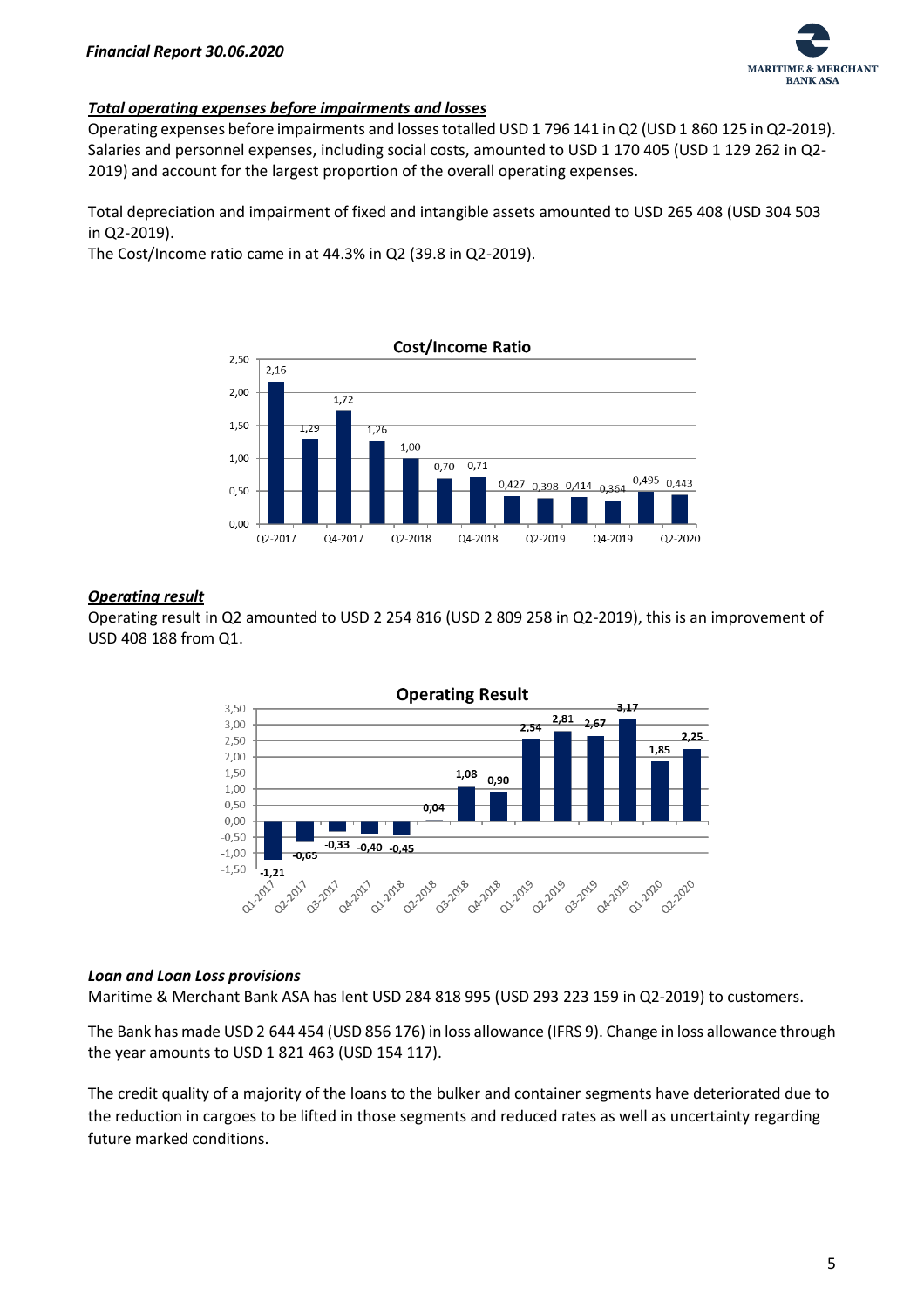#### *Financial Report 30.06.2020*



In the second quarter, revised risk classifications on individual commitments, migration of single commitments to stage 2 and 3 led to an increased loss allowance overall compared with the previous quarter.

The majority of the commitments (77%) are in stage 1 (96% in Q2-2019 and 90% in Q1-2020). Loss allowance increased with USD 1 203 113 from Q1 to Q2.

The bank has only one defaulted exposure by the end of the quarter and Non-performing loans amount to 0.8% of total lending.

| Loss allowance        | 30.06.2020    | 30.06.2019 | 31.12.2019 | 31.12.2018 |
|-----------------------|---------------|------------|------------|------------|
| Step 1                | 681 501       | 735 366    | 822 991    | 665 727    |
| Step 2                | 1 178 117     | 120 810    |            | 36 322     |
| Step 3                | 784 836       |            |            |            |
| Sum                   | 2 644 454     | 856 176    | 822 991    | 702 059    |
| Allowance/Loans Ratio | 0.93%         | 0.29%      | 0.28%      | 0.28%      |
| <b>Impairments</b>    | 0             | 0          | 0          | 0          |
| Non performing Loans  | 2 2 8 2 1 3 5 | 0          | 0          | 0          |



#### *Profit before tax*

Profit before tax amounted to USD 1 051 703 in Q2 (USD 2 739 875 in Q2-2019). Return on equity before tax was 3.9% (12.1% in Q2-2019).



**Profit Before Tax (USDm)**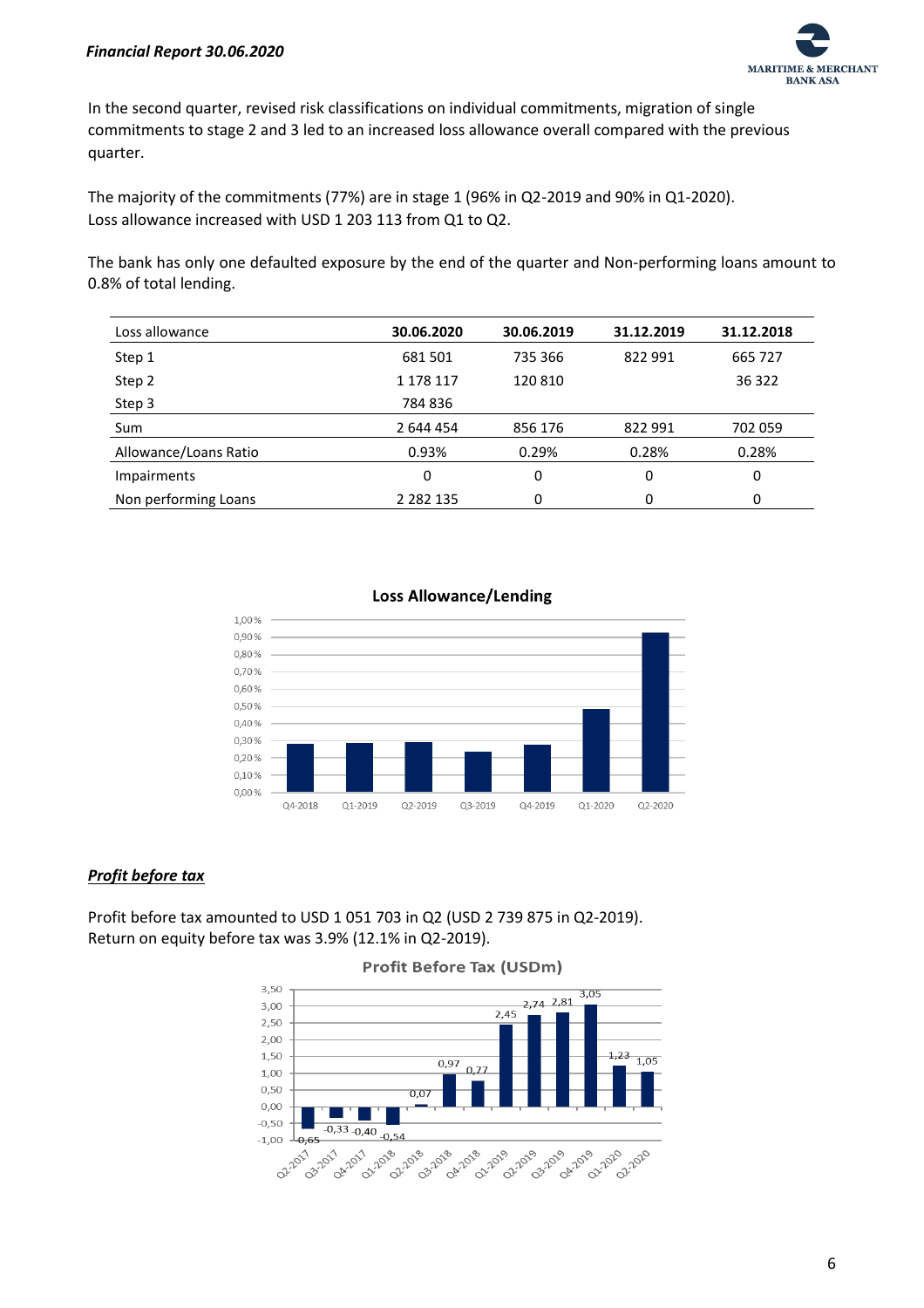



#### *Deferred Taxes and payable tax*

The Bank operates with USD as functional currency.

In the tax accounting, both P&L and the major part of assets and liabilities are being converted from USD to NOK, including any effect currency fluctuations would have on the equity of the Bank.

The extreme volatility of the NOK against the USD caused by the Covod-19 virus have given the Bank an unintended volatility in the tax expense, due to currency gains/losses related to our equity.

In the first quarter NOK weakened about 20%, resulting in an extra taxable income (not real income) of NOK 184 658 703. During the second quarter the NOK strengthen about 7%, which reduced the unintended taxable income with NOK 81 540 559.

The Bank has started a process for a rule adjustment for the basis of tax calculation that prevents unintended effects for the future. Common 25% corporate tax rate is used in the present accounts.

Note 5, Tax Calculation, shows both present and previous tax calculation methods.

#### *Deposit and Liquidity*

Customer deposits amounted to USD 380 740 624 in Q2-2020 (USD 380 338 762 in Q2-2019).





The deposit to loan ratio was 134% (113% in Q1% and 130% in Q2-2019) at the end of the first half of the year.

The bank raised an F-loan from Norges Bank of NOK 200 million in March maturing in September 2020 and NOK300 maturing in March 2021. In total, loans from the central bank amounted to NOK 500 million. The collateral is provided for the loans in the form of bonds.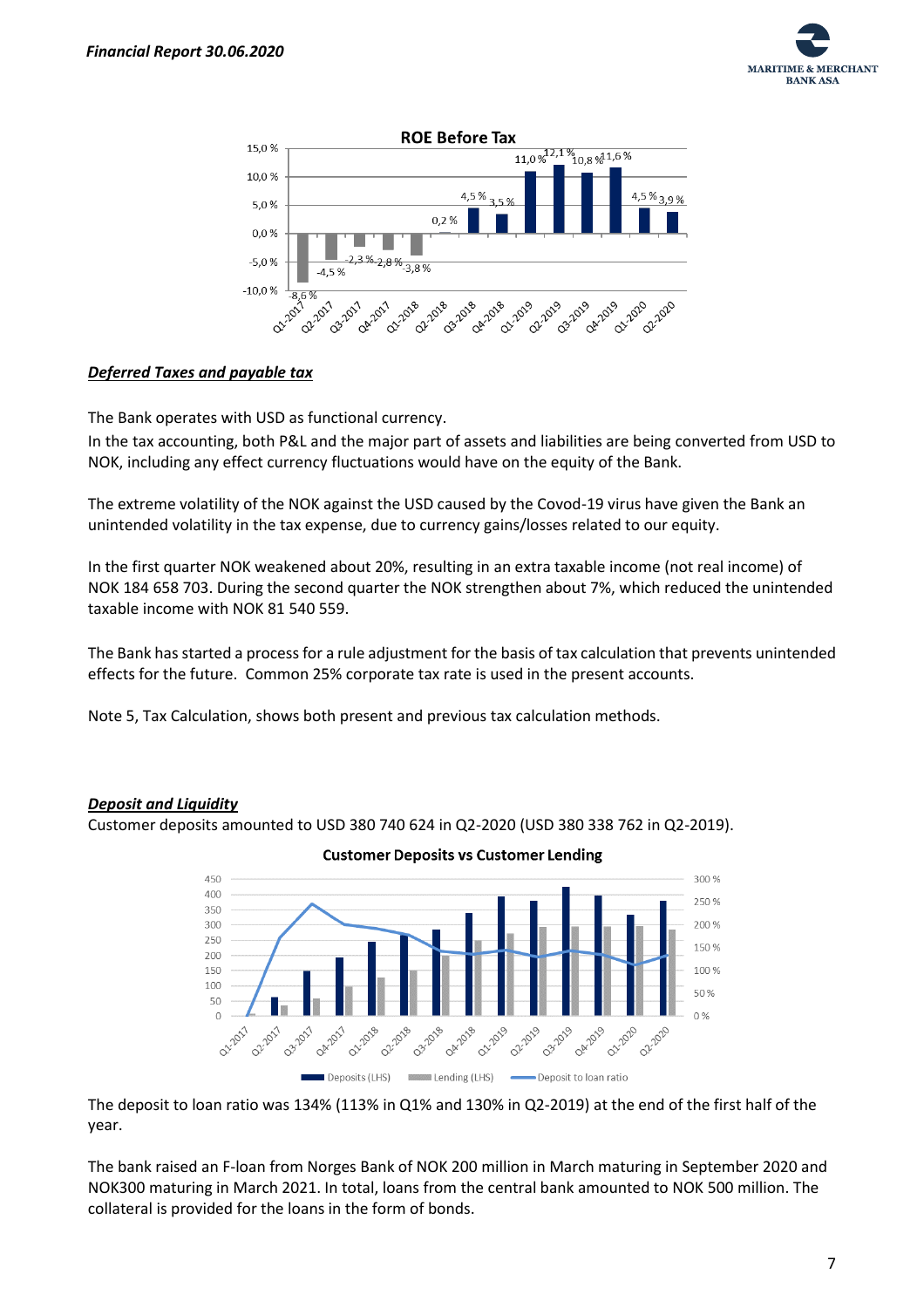

The liquidity situation has been good throughout the second quarter. There has been good interest in bank deposits. Surplus liquidity of about USD 288 million was mainly invested in interest-bearing securities, deposits in major banks and in Norges Bank. The securities investments are in supranational institutions and covered bonds.

The Bank's short-term liquidity risk measured by LCR was 405% (above a minimum requirement of 100%), and the long-term liquidity risk measured by NSFR was 175% (above a minimum requirement of 100%).

#### *Total Assets and Lending*

Total assets ended at USD 573 378 128 in Q2 (USD 493 519 990 in Q2-2019).

Lending to customer declined from USD 293 223 159 in Q2-2019 (USD 295 124 509 in Q4-2019) to USD 284 818 994 in in Q2-2020. The reduction is due to early repayment and temporary stricter lending criteria post Covid-19. The lending criteria will be back to normal in third quarter 2020.



**Customer lending in 2020** 

#### *Solvency*

Core equity ratio (CET1) was 33.81% in Q2-2020 (29.70% in Q2-2019). The Bank has not issued any subordinated or perpetual bonds. The Bank did not pay any dividend for 2019.

# *Risk factors*

#### *Credit risk*

The average weighted quality of the portfolio is moderate risk, but the whole portfolio has migrated from a strong concentration around the mid-point to a more diversified distribution with a tail into high risk classification – the average risk for both bulkers and container vessels have migrated to higher risk classes through the quarter, while tankers and gas has been stable or migrated into lower risk classes.

All commitments are secured with  $1<sup>st</sup>$  priority mortgage on vessels, and the large majority of those were secured within 50% of appraised values when granted, and in combination with an estimated moderate Default Probability, this provided for a sound credit portfolio with a limited potential for future losses.

The credit quality of a majority of the loans to the bulker and container segments have deteriorated due to the reduction in cargoes to be lifted in those segments and reduced rates. The large majority of the vessels financed by the Bank in those segments, have however, traded through turbulent times, and the vessels'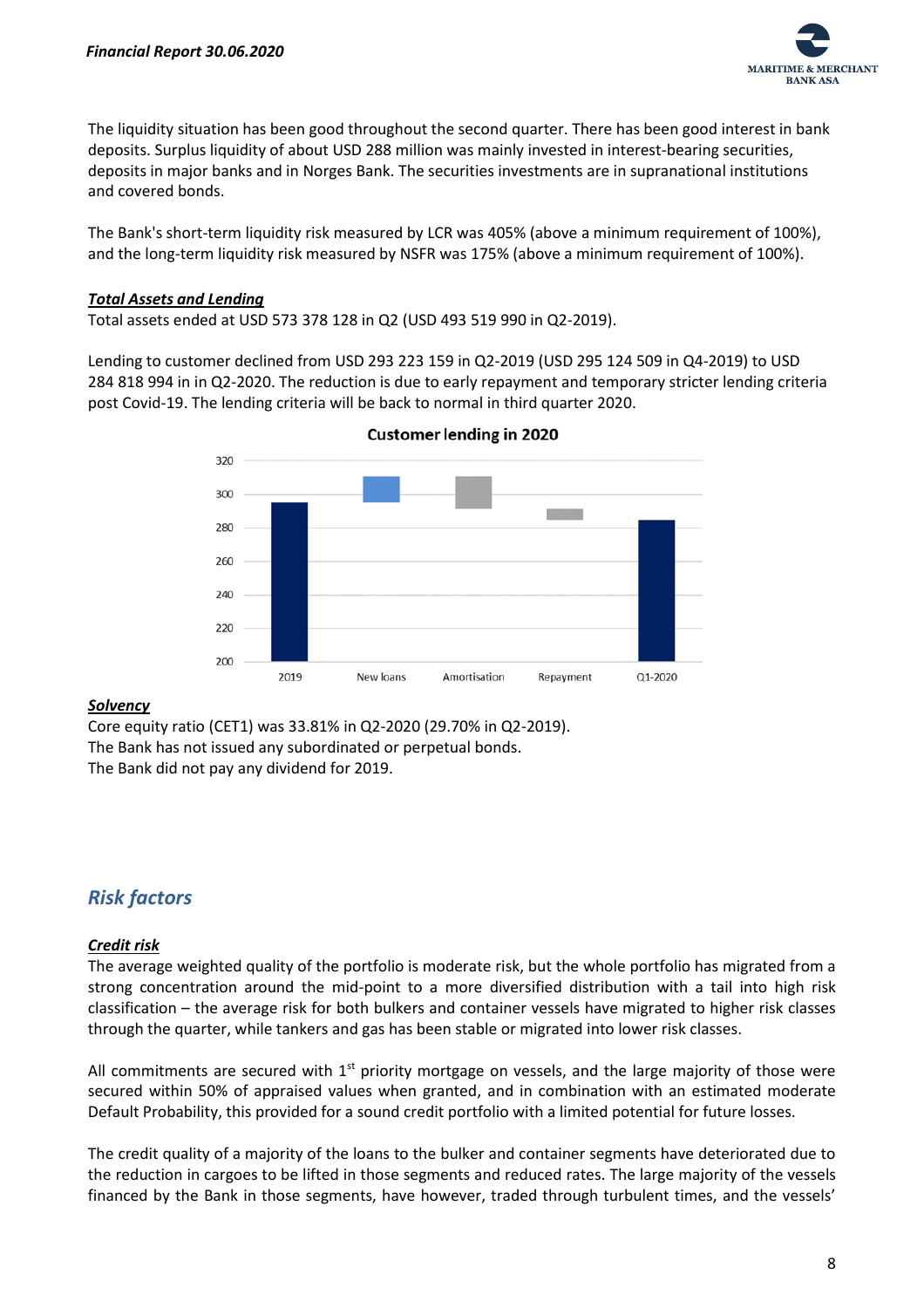

values for most clients still have a good margin in relation to the outstanding exposures. The bank has only one defaulted exposure by the end of the quarter.

In addition to estimating the Default Probability, we also estimate the Loss Given Default on each exposure. Based on the low leverage of financing in combination with financing non-specialized tonnage with strict covenants, the Loss Given Default for the loan portfolio is satisfactory.

The Bank's estimated risk cost, Expected Loss, is calculated as Probability of Default multiplied with Loss Given Default. It is included in all internal return on capital estimations in connection with granting new loans.

The portfolio is distributed in risk classes according to official rating, collateral and internal risk classification. The loan portfolio is diversified and is distributed on bulk carriers (22.8%), tankers (45.9%), container vessels (27.6%), LPG (gas) (2%) and specialized (1.7%).



The loan portfolio

The Bank's internal credit strategy has limits for maximum exposure to the various shipping segments, and Acceptable Risk Criteria form guidelines for the lending strategy. All present loan exposures were within the Bank's credit strategy when granted.

#### *Liquidity risk*

Maritime & Merchant Bank ASA has adopted guidelines for management of the Bank's liquidity position to ensure that the Bank maintains a solid liquidity. The Bank has a low liquidity risk profile. Main funding sources are equity and NOK deposits. The Bank has liquidity portfolio/buffers well above minimum requirement. Liquidity stress tests show satisfactory liquidity.

|                   | 30.06.2020 | 30.06.2019 | 31.12.2019 | 31.12.2018 |
|-------------------|------------|------------|------------|------------|
| <b>LCR</b>        | 405%       | 513%       | 636%       | 444%       |
| Deposit Ratio (1) | 66%        | 77%        | 77%        | 78%        |

 *(1) % of total assets*

#### *Interest rate risk*

Maritime & Merchant Bank ASA has defined guidelines that set limits for the maximum interest rate risk. Any exposure exceeding the interest rate risk limits shall be mitigated by using hedging instruments. Routines have been established for ongoing monitoring and reporting of the interest rate risk to the Board of Directors.

#### *Market risk*

Maritime & Merchant Bank ASA has developed guidelines and limits for counterparty exposure, maturity per counterpart, average duration of portfolio and foreign exchange risk. Exposure to foreign exchange risk (not USD) is hedged.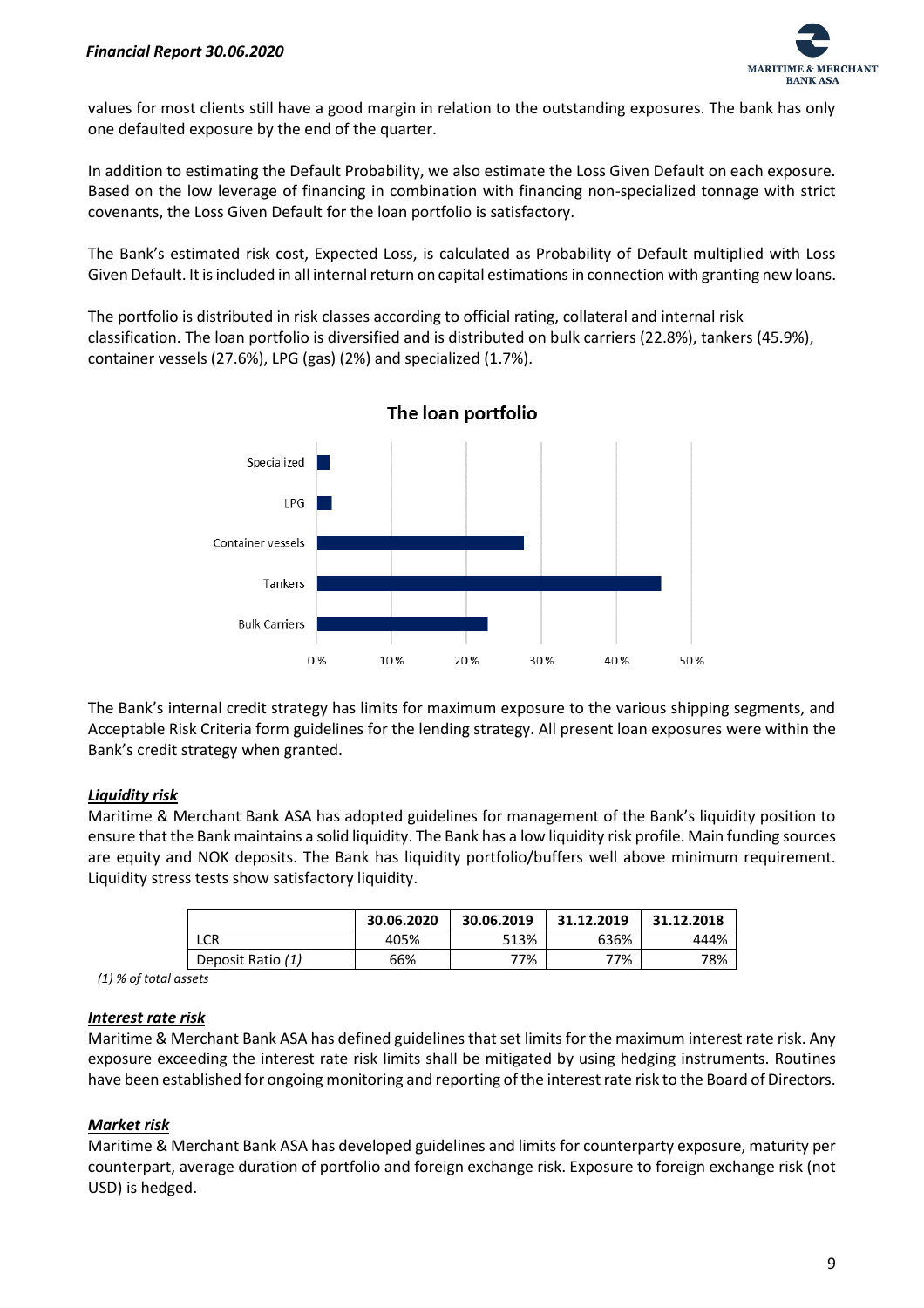

#### *Operational risk*

Maritime & Merchant Bank ASA has established operational risk policy and guidelines. Contingency plans have been established, and insurance (professional responsibility, crime and Board of Directors responsibility) is purchased in order to reduce risk.

#### *Ratios*

| <b>Ratios</b>                 | <b>YTD 2020</b> | <b>YTD 2019</b> | 2019   |
|-------------------------------|-----------------|-----------------|--------|
| Cost/Income Ratio             | 46.8%           | 39.8%           | 39.98% |
| Return on Equity before tax   | 4.21%           | 12.1%           | 11.77% |
| Net Income Margin             | 2.83%           | 3.82%           | 3.91%  |
| Net Interest Margin           | 3.04%           | 3.68%           | 3.81%  |
| Deposit to loan Ratio         | 134%            | 130%            | 135%   |
| <b>LCR</b>                    | 405%            | 513%            | 636%   |
| <b>NPL Ratio</b>              | 0.8%            | 0%              | 0%     |
| Equity Ratio (CET1)           | 33.8%           | 29.7%           | 33.1%  |
| Ratio formulas, se Appendix 1 |                 |                 |        |

#### **Outlook**

The time required for restoring the global industry activities and seaborne trade in general will be crucial for an eventual upswing in freight rates for the dry bulk and container sectors, which hopefully could result in positive development during second half 2020. We will continue to work together with our clients in order to manoeuvre through these trying times. We are convinced that with common efforts we will be able to overcome the challenging times.

> **----------------------------------- Oslo, August 13th, 2020**

Board of Directors, Maritime & Merchant Bank ASA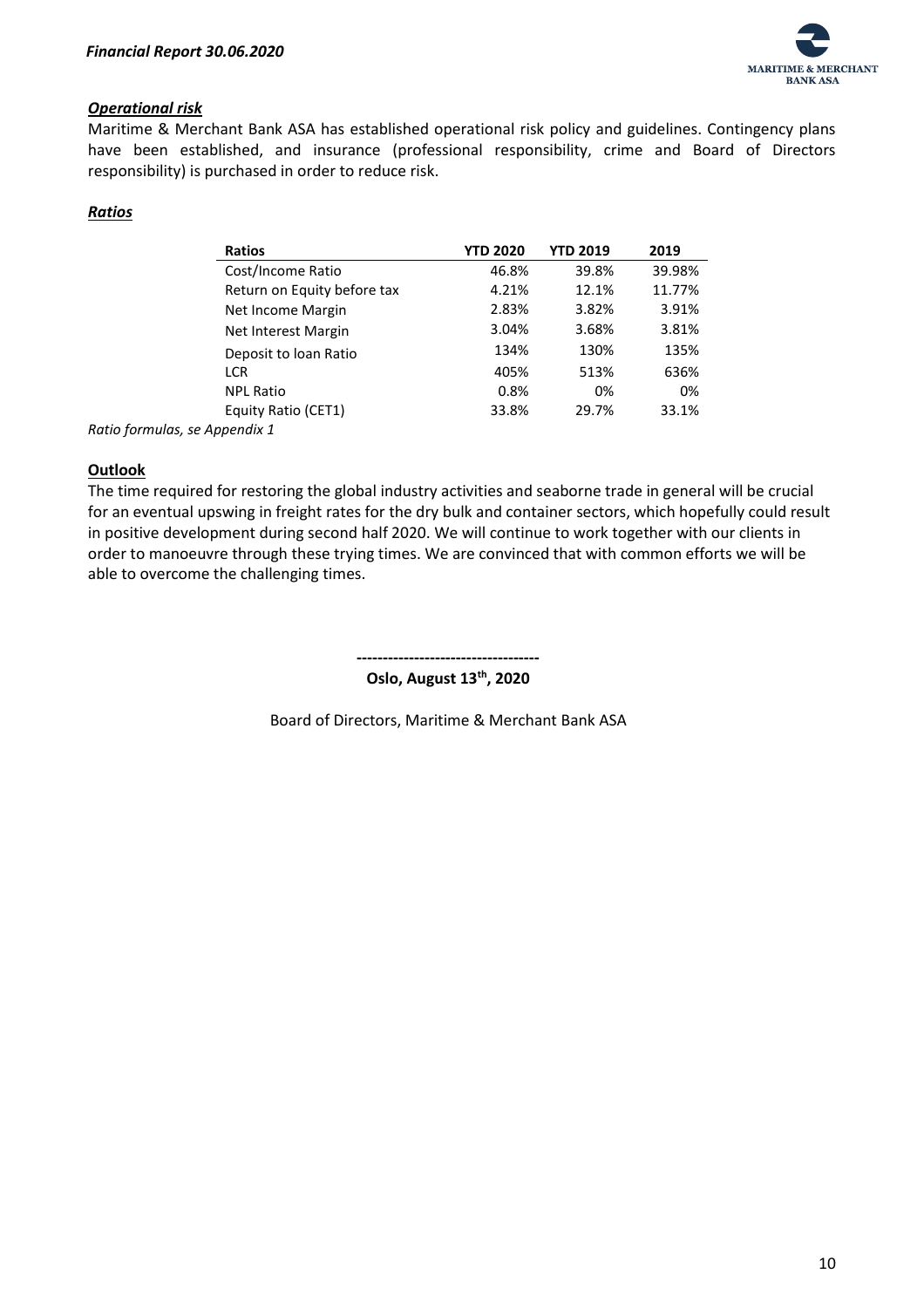

# <span id="page-11-0"></span>**Income Statement**

|                                                                                                                                         |      | 2020                    | 2019                   | 2020                    | 2019                   | 2019                     |
|-----------------------------------------------------------------------------------------------------------------------------------------|------|-------------------------|------------------------|-------------------------|------------------------|--------------------------|
| - In USD                                                                                                                                | Note | $01.04 - 30.06$         | $01.04 - 30.06$        | $01.01 - 30.06$         | $01.01 - 30.06$        | $01.01 - 31.12$          |
| Interest income and related income                                                                                                      |      |                         |                        |                         |                        |                          |
| Interest and other operating income from loans to customers                                                                             |      | 4832993                 | 6486325                | 11 065 185              | 12 342 621             | 25 154 631               |
| Interest from certificates and bonds                                                                                                    |      | 555 027                 | 574 058                | 1 3 2 8 2 2 2           | 1 108 555              | 2 5 5 7 4 7 8            |
| Interest from loans to and receivables from credit institutions                                                                         |      | 21 259                  | 216 067                | 259 500                 | 461 364                | 1 174 197                |
| Total interest income and related income                                                                                                |      | 5 409 279               | 7 276 450              | 12 652 906              | 13 912 540             | 28 886 306               |
| Interest expenses                                                                                                                       |      |                         |                        |                         |                        |                          |
| Interest and related expenses of loans to and receivables from customers                                                                |      | $-1853231$              | $-1995635$             | $-3866209$              | -3 928 042             | -8 377 592               |
| Net interest expenses from financial derivatives                                                                                        |      | $-114068$               | $-662820$              | $-422160$               | $-1315056$             | $-2210013$               |
| Other fees and commissions                                                                                                              |      | $-42902$                | $-107245$              | $-89020$                | -216 857               | $-128826$                |
| Net interest expenses and related expenses                                                                                              |      | -2 010 200              | -2 765 701             | -4 377 389              | -5 459 955             | -10 716 432              |
| Net interest income and related income                                                                                                  |      | 3 399 078               | 4510749                | 8 275 518               | 8 4 5 2 5 8 5          | 18 169 875               |
| Commissions, other fees and income from banking                                                                                         |      | 142 237                 | 132 956                | 262 914                 | 312 598                | 614 559                  |
| Commissions, other fees and expenses from banking                                                                                       |      | $-7656$                 | $-48284$               | $-15778$                | $-55816$               | $-66808$                 |
| Net value adjustments on foreign exchange and financial derivatives                                                                     |      | 565 814                 | 68 072                 | $-571408$               | 317075                 | 98 4 25                  |
| Net value adjustments on interest-bearing securities                                                                                    |      | $-48516$                | 5889                   | $-242451$               | 67829                  | $-185735$                |
| <b>Total income</b>                                                                                                                     |      | 4 0 5 0 9 5 7           | 4669383                | 7708795                 | 9094271                | 18 630 316               |
| Salaries, administration and other operating expenses<br>Salaries and personnel expenses<br>Administrative and other operating expenses |      | $-1170405$<br>$-360328$ | $-1129262$<br>-426 360 | $-2339467$<br>$-719600$ | -2 272 765<br>-863 231 | -4 501 034<br>-1 747 954 |
| Net salaries, administration and other operating expenses                                                                               |      | -1 530 733              | -1 555 622             | -3 059 067              | -3 135 996             | -6 248 988               |
| Total depreciation and impairment of fixed and intangible assets                                                                        | 8    | $-265408$               | $-304503$              | $-548284$               | $-612741$              | -1 200 342               |
| <b>Total operating expenses</b>                                                                                                         |      | -1 796 141              | -1 860 125             | -3 607 351              | -3 748 737             | -7 449 329               |
| <b>Operating result</b>                                                                                                                 |      | 2 2 5 4 8 1 6           | 2809258                | 4 101 445               | 5 3 4 5 5 3 5          | 11 180 987               |
| Loan loss provisions (IFRS - 9)                                                                                                         | 4    | $-1203113$              | $-69384$               | $-1821463$              | $-154116$              | $-120932$                |
| Profit $(+)$ / Loss (-) for the period before tax                                                                                       |      | 1051703                 | 2739875                | 2 279 982               | 5 191 4 19             | 11 060 054               |
| Income tax                                                                                                                              | 5    | $-262926$               | -479 969               | $-569996$               | $-751754$              | -2 983 371               |
| Result for the period after tax                                                                                                         |      | 788 777                 | 2 259 907              | 1709987                 | 4 439 665              | 8076684                  |

- *Income tax: See page 4 "Deferred taxes and payable tax" and Note 5 "Estimated taxation of profit"*

- *Income tax will affect "Result after Tax", "Total Equity" and "Other Liabilities" (Tax)*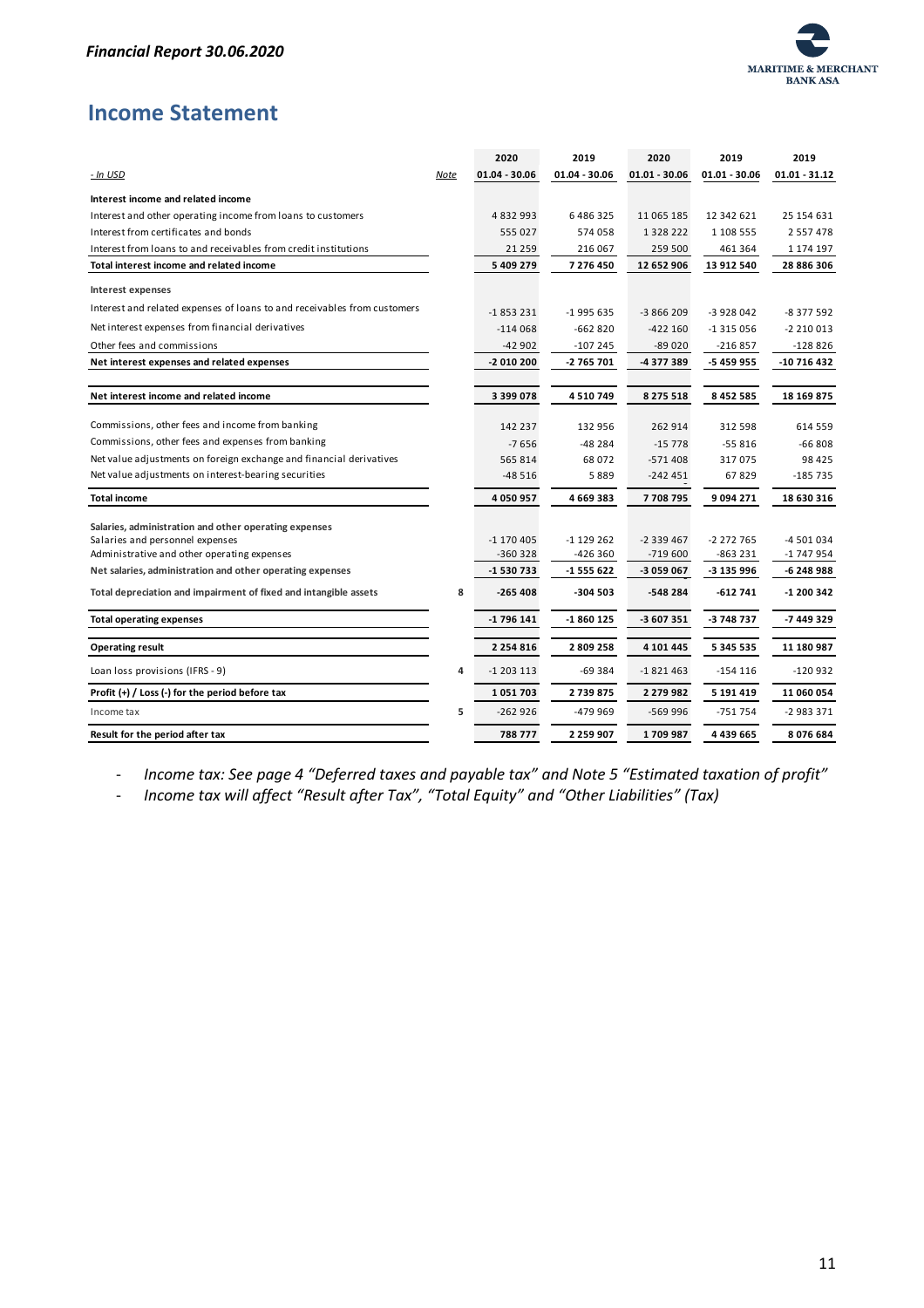

# **Balance Sheet**

| <b>Assets</b>                                                                                                                                                                                                                                          |         | 2020                        | 2019               | 2019                                                                                                                                                                           |
|--------------------------------------------------------------------------------------------------------------------------------------------------------------------------------------------------------------------------------------------------------|---------|-----------------------------|--------------------|--------------------------------------------------------------------------------------------------------------------------------------------------------------------------------|
| <u>- In USD</u>                                                                                                                                                                                                                                        | Note    | 30.06.2020                  | 30.06.2019         | 31.12.2019                                                                                                                                                                     |
| Cash and balances at Central Bank                                                                                                                                                                                                                      |         | 6721788                     | 7 625 881          | 7 432 474                                                                                                                                                                      |
| Lending to and receivables from credit institutions                                                                                                                                                                                                    |         | 110 776 137                 | 72 592 089         | 63 052 606                                                                                                                                                                     |
| Lending to customers                                                                                                                                                                                                                                   | 4       | 284 818 995                 | 293 223 159        | 295 124 509                                                                                                                                                                    |
| Loss provisions on loans to customers                                                                                                                                                                                                                  | 4       | -2 644 454                  | -856 176           | -822 991                                                                                                                                                                       |
| Net lending to cutomers                                                                                                                                                                                                                                |         | 282 174 541                 | 292 366 983        | 294 301 518                                                                                                                                                                    |
| Certificates, bonds and other receivables                                                                                                                                                                                                              |         |                             |                    |                                                                                                                                                                                |
| Commercial papers and bonds valued at market value                                                                                                                                                                                                     | 4,6     | 170 413 130                 | 116 445 266        | 151 334 685                                                                                                                                                                    |
| Commercial papers and bonds valued at amortised cost                                                                                                                                                                                                   |         | 0                           | 0                  | 0                                                                                                                                                                              |
| Certificates, bonds and other receivables                                                                                                                                                                                                              |         | 170 413 130                 | 116 445 266        | 151 334 685                                                                                                                                                                    |
|                                                                                                                                                                                                                                                        |         |                             |                    |                                                                                                                                                                                |
| <b>Shares</b>                                                                                                                                                                                                                                          |         | 76 152                      | 46 016             | 45 270                                                                                                                                                                         |
| Intangible assets                                                                                                                                                                                                                                      |         |                             |                    |                                                                                                                                                                                |
| Deferred tax assets                                                                                                                                                                                                                                    |         | 0                           | 0                  | 0                                                                                                                                                                              |
| Other intangible assets                                                                                                                                                                                                                                | 8       | 1450033                     | 2 5 2 6 5 2 0      | 2 036 782                                                                                                                                                                      |
| <b>Total intangible assets</b>                                                                                                                                                                                                                         |         | 1450033                     | 2 5 2 6 5 2 0      | 2036782                                                                                                                                                                        |
| <b>Fixed assets</b>                                                                                                                                                                                                                                    |         |                             |                    |                                                                                                                                                                                |
| Fixed assets                                                                                                                                                                                                                                           | 8       | 729 880                     | 1 139 448          | 940 232                                                                                                                                                                        |
| <b>Total fixed assets</b>                                                                                                                                                                                                                              |         | 729 880                     | 1 139 448          | 940 232                                                                                                                                                                        |
| Other assets                                                                                                                                                                                                                                           |         |                             |                    |                                                                                                                                                                                |
| Financial derivatives                                                                                                                                                                                                                                  |         | 658 336                     | 462 493            | 581080                                                                                                                                                                         |
| Other assets                                                                                                                                                                                                                                           | 9       | 19 4 54                     | 43 050             | 21 665                                                                                                                                                                         |
| <b>Total other assets</b>                                                                                                                                                                                                                              |         | 677 790                     | 505 543            | 602 746                                                                                                                                                                        |
| <b>Expenses paid in advance</b>                                                                                                                                                                                                                        |         |                             |                    |                                                                                                                                                                                |
| Prepaid, not accrued expenses                                                                                                                                                                                                                          |         | 358 677                     | 272 244            | 299 755                                                                                                                                                                        |
| <b>Total prepaid expenses</b>                                                                                                                                                                                                                          |         | 358 677                     | 272 244            | 299 755                                                                                                                                                                        |
| <b>TOTAL ASSETS</b>                                                                                                                                                                                                                                    |         | 573 378 128                 | 493 519 990        | 520 046 068                                                                                                                                                                    |
| <b>Liabilities and shareholders equity</b>                                                                                                                                                                                                             |         |                             |                    |                                                                                                                                                                                |
| - In USD                                                                                                                                                                                                                                               |         | 30.06.2020                  | 30.06.2019         | 31.12.2019                                                                                                                                                                     |
| Liabilities                                                                                                                                                                                                                                            |         |                             |                    |                                                                                                                                                                                |
| Loans and deposits from credit institutions                                                                                                                                                                                                            |         | 51 344 623                  | 0                  |                                                                                                                                                                                |
| Deposits from and liabilities to customers                                                                                                                                                                                                             |         | 380 740 624                 | 380 338 762        | 398 238 850                                                                                                                                                                    |
| <b>Total loans and deposits</b>                                                                                                                                                                                                                        |         | 432 085 247                 | 380 338 762        | 398 238 850                                                                                                                                                                    |
| <b>Other liabilities</b>                                                                                                                                                                                                                               |         |                             |                    |                                                                                                                                                                                |
| Financial derivatives                                                                                                                                                                                                                                  |         |                             |                    |                                                                                                                                                                                |
| Other liabilities                                                                                                                                                                                                                                      |         |                             |                    |                                                                                                                                                                                |
|                                                                                                                                                                                                                                                        | 9<br>10 | 26 778 314                  | 6036547            |                                                                                                                                                                                |
|                                                                                                                                                                                                                                                        |         | 3 6 1 9 6 3 6<br>30 397 950 | 1792275<br>7828822 |                                                                                                                                                                                |
|                                                                                                                                                                                                                                                        |         |                             |                    |                                                                                                                                                                                |
|                                                                                                                                                                                                                                                        |         |                             |                    |                                                                                                                                                                                |
|                                                                                                                                                                                                                                                        | 10      | 947 736<br>947 736          | 922 646<br>922 646 |                                                                                                                                                                                |
|                                                                                                                                                                                                                                                        |         |                             |                    |                                                                                                                                                                                |
|                                                                                                                                                                                                                                                        |         | 463 430 933                 | 389 090 230        |                                                                                                                                                                                |
|                                                                                                                                                                                                                                                        |         |                             |                    |                                                                                                                                                                                |
| Total other liabilities<br>Accrued expenses and received unearned income<br>Accrued expenses and received unearned income<br>Total accrued expenses and received unearned income<br><b>Total Liabilities</b><br>Shareholders equity<br>Paid-in capital |         |                             |                    |                                                                                                                                                                                |
|                                                                                                                                                                                                                                                        | 11      | 9708655                     | 9708655            |                                                                                                                                                                                |
|                                                                                                                                                                                                                                                        |         | 94 148 865                  | 94 148 864         |                                                                                                                                                                                |
|                                                                                                                                                                                                                                                        |         | 103 857 520                 | 103 857 519        |                                                                                                                                                                                |
|                                                                                                                                                                                                                                                        |         |                             |                    |                                                                                                                                                                                |
|                                                                                                                                                                                                                                                        |         | -359 774                    | -530 203           |                                                                                                                                                                                |
|                                                                                                                                                                                                                                                        |         | 6449448                     | 1 102 443          |                                                                                                                                                                                |
|                                                                                                                                                                                                                                                        |         | 6089675                     | 572 240            |                                                                                                                                                                                |
| Share capital<br>Share premium account<br>Total paid-in capital<br><b>Other Equity</b><br>Retained earnings, other<br>Retained earnings<br><b>Total other equity</b><br>Total shareholder equity                                                       |         | 109 947 195                 | 104 429 759        | 8 5 7 9 3 9 2<br>4 3 5 5 3 9 5<br>12 934 787<br>714 110<br>714 110<br>411 887 746<br>9708655<br>94 148 865<br>103 857 520<br>-438 660<br>4 739 462<br>4 300 802<br>108 158 322 |

- *Income tax: See page 4 "Deferred taxes and payable tax" and Note 5 "Estimated taxation of profit"*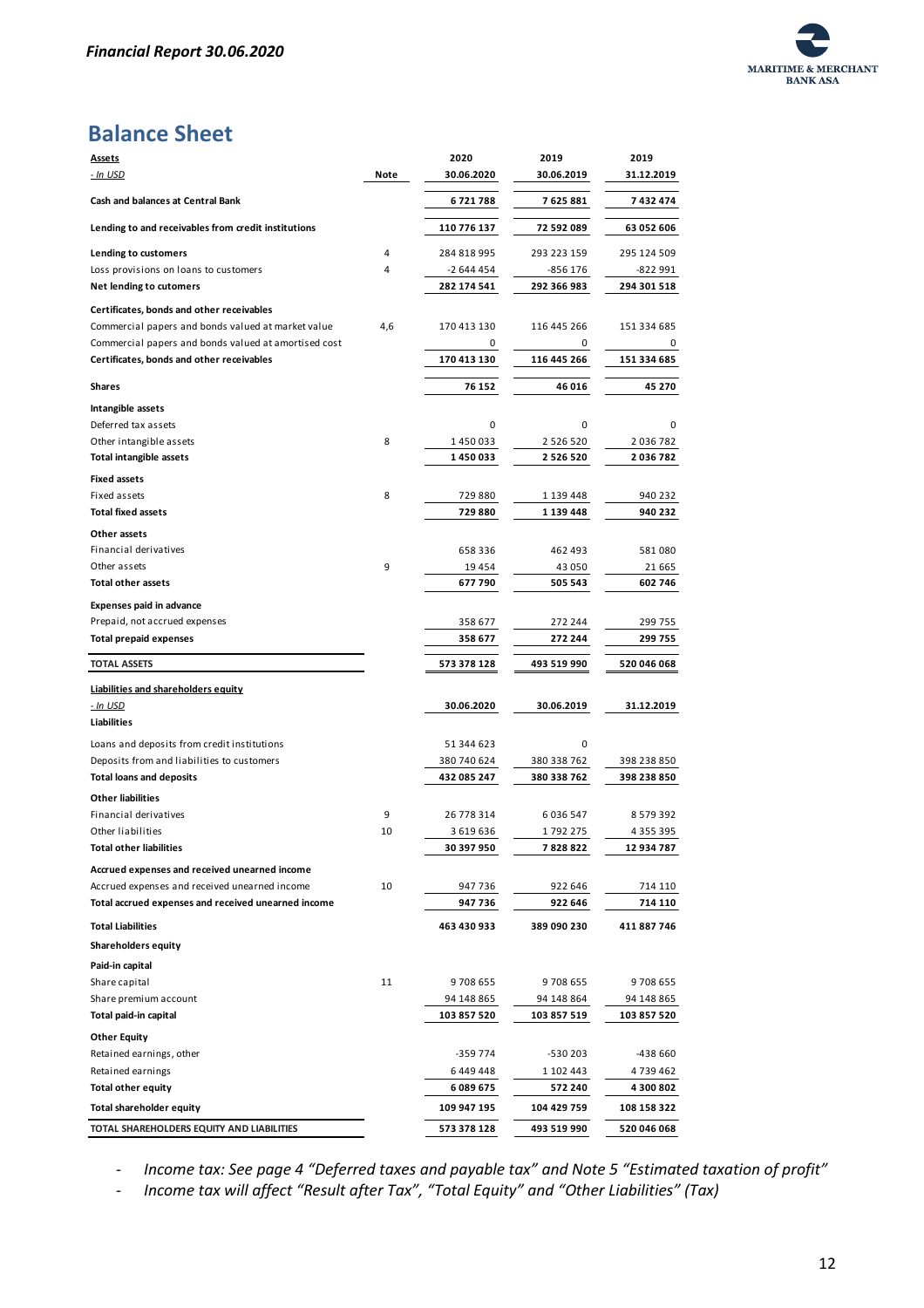

# <span id="page-13-0"></span>**Statement of Equity**

| - In USD                                    |               | <b>Share</b> | <b>Retained</b> | Other free |                     |
|---------------------------------------------|---------------|--------------|-----------------|------------|---------------------|
|                                             | Share capital | premium      | earnings        | equity     | <b>Total equity</b> |
|                                             |               |              |                 |            |                     |
| Loss allowance in<br>accordance with IFRS 9 |               |              |                 | $-407282$  | $-407282$           |
| Share issue                                 | 3 0 3 9 6 6 2 | 28 172 937   |                 | $-172771$  | 31 039 828          |
| Employee stock option                       |               |              |                 | 23 683     | 23 683              |
| Profit                                      | $\mathbf 0$   | 0            | $-336915$       |            | -336 915            |
| Equity as per 31.12.2018                    | 8 630 639     | 83 296 586   | -3 337 221      | -556 370   | 88 033 634          |
|                                             |               |              |                 |            |                     |
| Share issue                                 | 1078016       | 10 852 279   |                 | $-164303$  | 11 765 992          |
| Employee stock option                       |               |              |                 | 282 013    | 282 013             |
| Profit                                      |               |              | 8076683         |            | 8076683             |
| Equity as per 31.12.2019                    | 9708655       | 94 148 865   | 4739462         | -438 660   | 108 158 322         |
|                                             |               |              |                 |            |                     |
| Employee stock option                       |               |              |                 | 39 443     | 39 443              |
| Profit                                      |               |              | 921 209         |            | 921 209             |
| Equity as per 31.03.2020                    | 9708655       | 94 148 865   | 5 660 671       | -399 217   | 109 118 975         |
|                                             |               |              |                 |            |                     |
| Employee stock option                       |               |              |                 | 39 444     | 39 444              |
| Profit                                      |               |              | 788 777         |            | 788 777             |
| Equity as per 30.06.2020                    | 9708655       | 94 148 865   | 6449448         | $-359773$  | 109 947 195         |

- *Income tax: See page 4 "Deferred taxes and payable tax" and Note 5 "Estimated taxation of profit"*

- *Income tax will affect "Result after Tax", "Total Equity" and "Other Liabilities" (Tax)*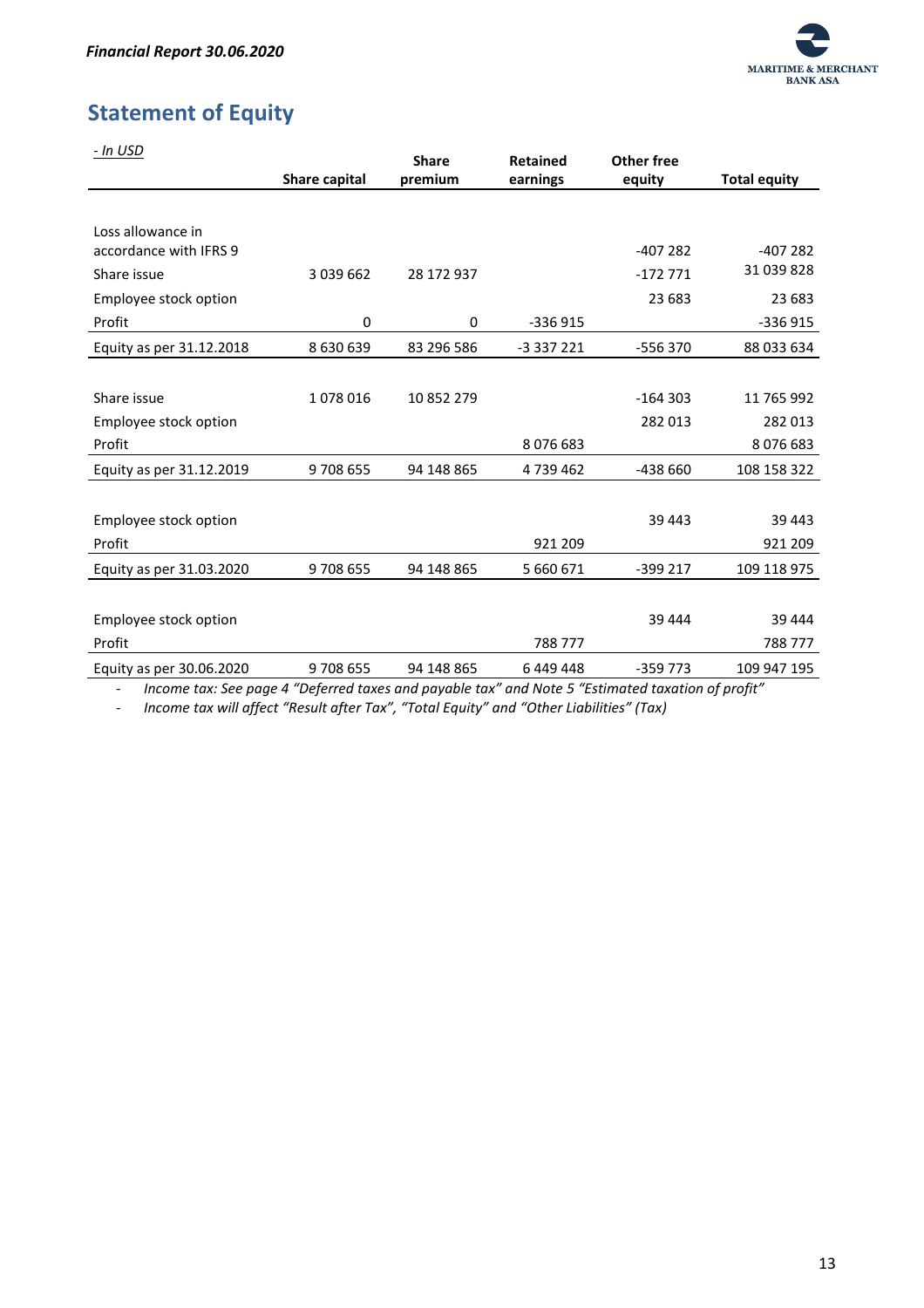

# <span id="page-14-0"></span>**Statement of Cash Flows**

| - In USD                                                 | 30.06.2020  | 30.06.2019  | 31.12.2019  |
|----------------------------------------------------------|-------------|-------------|-------------|
| <b>Cashflow from operational activities</b>              |             |             |             |
| Profit before tax                                        | 2 279 982   | 5 191 419   | 11 060 054  |
|                                                          |             |             |             |
| Change in loans to customers excluding accrued interest  | 9756150     | -41 287 739 | -45 550 976 |
| Change in deposits from customers                        | -21 305 082 | 35 933 541  | 57 730 345  |
| Change in loans and deposits from credit institutions    | 51 344 623  |             |             |
| Change in certificates and bonds                         | -19 078 445 | -3 892 889  | -38 782 308 |
| Change in shares, mutual fund units and other securities | $-30882$    | 3 2 7 9     | 4025        |
| Change in financial derivatives                          | 18 121 667  | $-3864543$  | $-1440286$  |
| Change in other assets and other liabilities             | -558 844    | 283 714     | 580 386     |
| Interest income and related income                       | -12 652 907 | -13 912 540 | -28 886 306 |
| Interest received                                        | 13 202 271  | 11 155 563  | 28 337 099  |
| Net interest expenses and related expenses               | 4 377 389   | 5 459 955   | 10 716 432  |
| Interest paid                                            | -570 533    | $-1563239$  | $-10716432$ |
| Ordinary depreciation                                    | 547069      | 612 741     | 1 200 342   |
| Other non cash items                                     | 1890480     |             | 117414      |
| Net cash flow from operating activities                  | 47 322 939  | -5880738    | -15 630 211 |
| Payments for acquisition of assets                       | $-26811$    | $-230755$   | $-54010$    |
| Net cash flow from investing activities                  | $-26811$    | -230 755    | $-54010$    |
| Issuance of equity                                       | $\mathbf 0$ | 11 930 295  | 11 930 295  |
| Lease payments                                           | $-69017$    |             | $-296695$   |
| Net cash flow from financing activities                  | -69 017     | 11 930 295  | 11 633 600  |
| Effect of exchange rate changes and other                | $-214267$   | 26 167      | 162 701     |
| Sum cash flow                                            | 47 012 844  | 5844969     | -3 887 920  |
| Net change in cash and cash equivalents                  | 47 012 844  | 5 844 969   | -3 887 920  |
| Cash and cash equivalent as per 01.01                    | 70 485 081  | 74 373 001  | 74 373 001  |
| Cash and cash equivalent as per 30.06                    | 117 497 925 | 80 217 970  | 70 485 081  |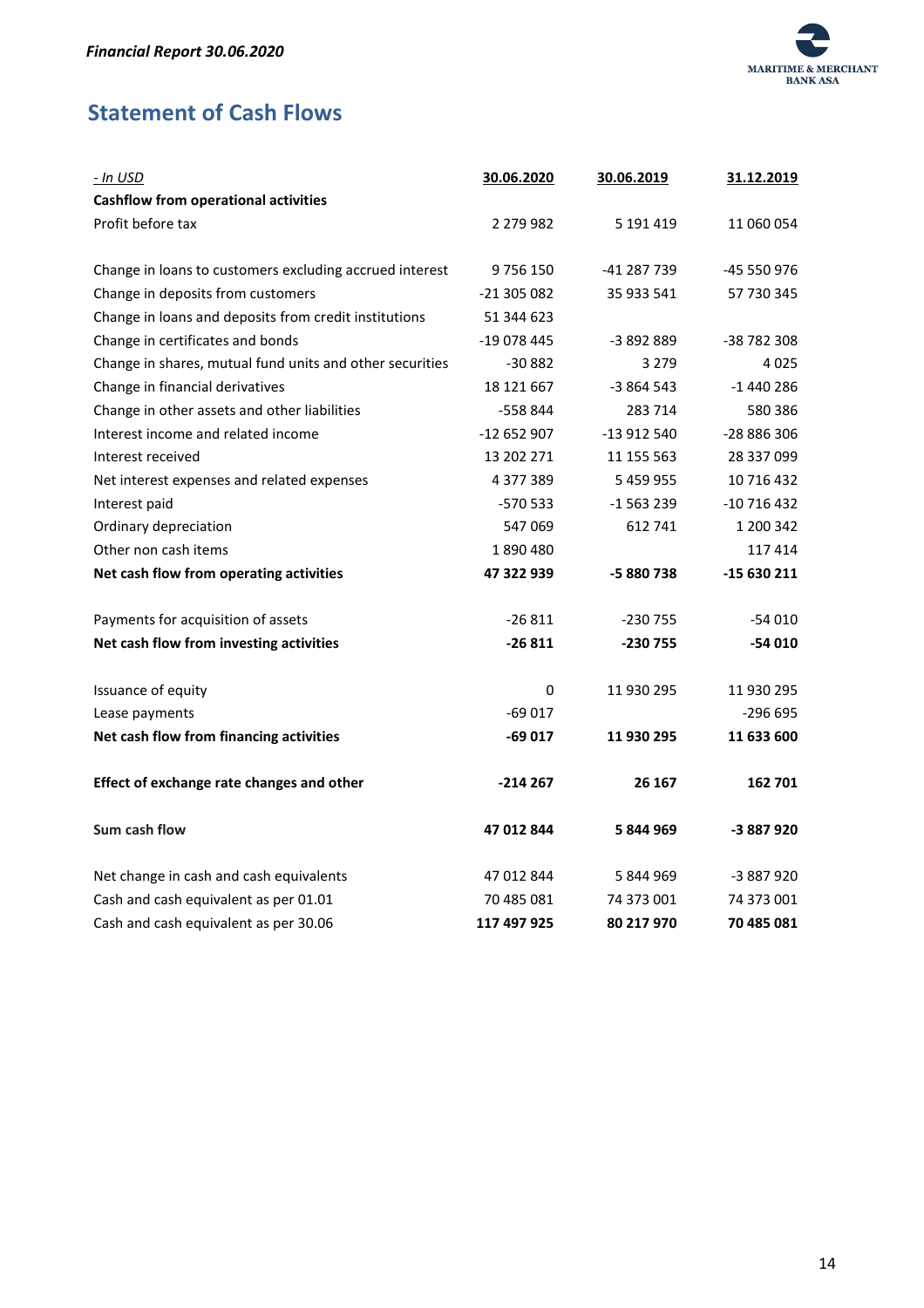

# <span id="page-15-0"></span>**Notes 30.06.2020**

## <span id="page-15-1"></span>Note 1, Reporting entity

Maritime & Merchant Bank ASA is a company domiciled in Norway. The Bank's registered office is at Haakon VIIs gate 1, 0161 Oslo. The Bank is primarily involved in corporate banking.

# <span id="page-15-2"></span>Note 2, General accounting principles

The interim report for the first quarter 2020 is prepared according to IAS 34 Interim Financial Reporting and IFRS as adopted by EU.

The interim report for the second quarter 2020 is prepared using the same accounting principles and calculation methods as described in the Annual Report 2019.

# <span id="page-15-3"></span>Note 3, Functional and presentation currency

These consolidated financial statements are presented in USD, which is the Bank's functional currency. The Bank's taxation currency is NOK.

## <span id="page-15-4"></span>**RISK**

#### <span id="page-15-5"></span>Note 4, Risk

#### <span id="page-15-6"></span>*Risk Management and Capital Adequacy*

The Capital Adequacy figures for Maritime & Merchant Bank ASA are based on the calculation by means of the standardised approach.

#### **Credit risk**

The Bank has chosen the basic approach for calculation credit risk (Risk-Weighted Assets).

#### **Operational risk**

The Bank has chosen to apply the basic approach under Pilar 1 for calculating operational risk. This applies a capital requirement of 15 per cent of the annual income reported in the last three years.

#### **Market risk**

The market risk of the Bank is modest and is calculated using the standardised approach in Pilar 1.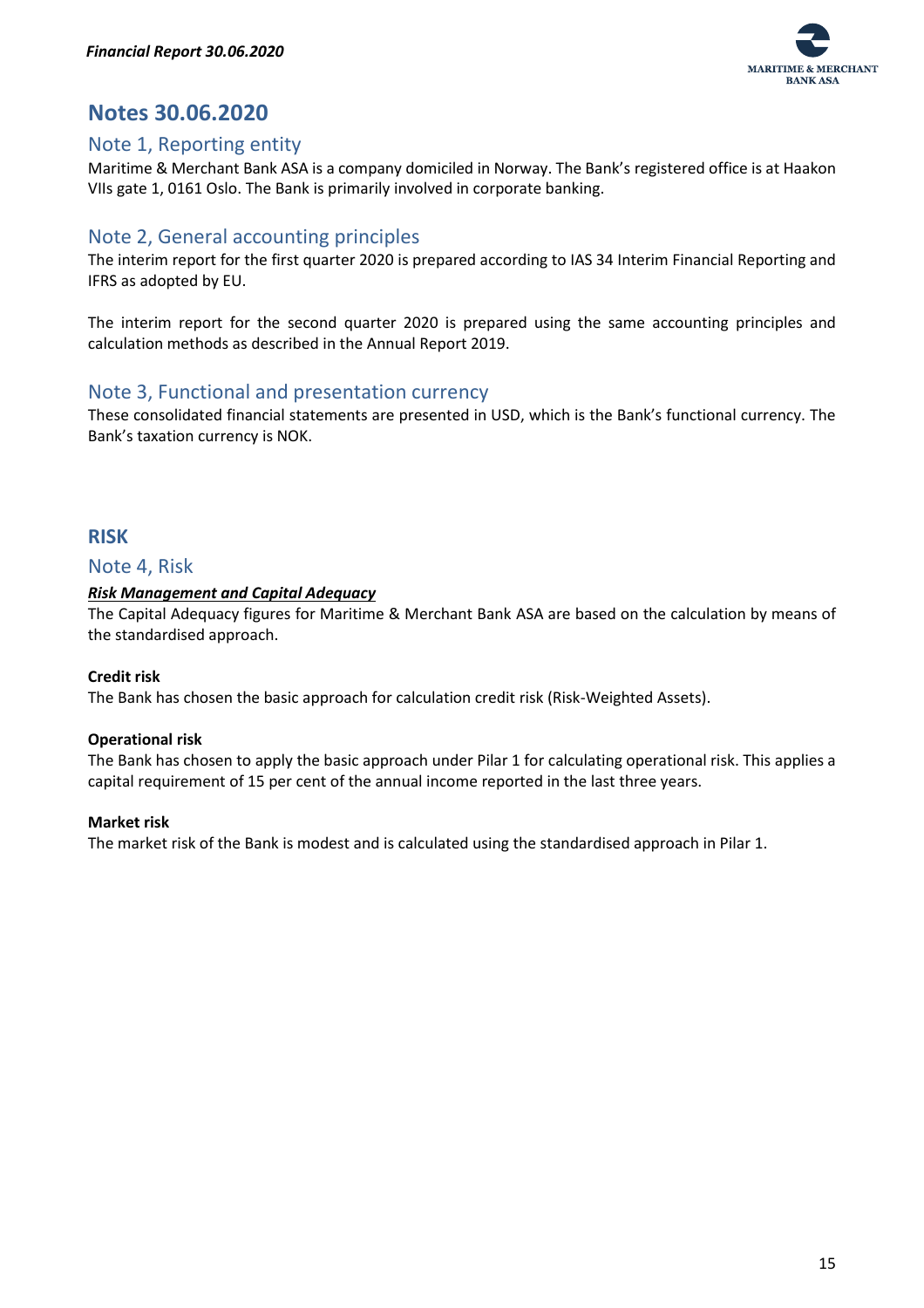

#### <span id="page-16-0"></span>*Capital Adequacy*

| Amounts in USD - 1000                           | 30.06.2020 | 30.06.2019 | 31.12.2019 |
|-------------------------------------------------|------------|------------|------------|
|                                                 |            |            |            |
|                                                 |            |            |            |
| Share capital                                   | 9709       | 9709       | 9 709      |
| + Other reserves                                | 100 239    | 94 721     | 98 450     |
| - Deferred tax assets and intangible assets     | $-1450$    | $-2527$    | $-2037$    |
| - This year's result                            | $-1710$    | $-4440$    |            |
| - Adjustments to CET1 due to prudential filters | $-198$     | $-123$     | $-161$     |
| <b>Common Equity Tier 1 (CET 1)</b>             | 106 589    | 97 341     | 105 961    |
| <b>Credit Risks</b>                             |            |            |            |
| + Bank of Norway                                |            |            |            |
| + Local and regional authorities                |            |            |            |
| + Institutions                                  | 18 5 90    | 14 5 18    | 11 613     |
| + Companies                                     | 258 839    | 288033     | 271531     |
| + Covered bonds                                 | 15 667     | 10556      | 13 662     |
| + Shares                                        | 76         | 46         | 45         |
| + Other assets                                  | 1089       |            | 1 2 6 2    |
| <b>Total Credit risks</b>                       | 294 219    | 313 153    | 298 113    |
| + Operational risk                              | 19 4 23    | 11 6 6 9   | 19 4 23    |
| + Counterparty risk derivatives (CVA-risk)      | 1591       | 2952       | 2 3 4 2    |
| <b>Total calculation basis</b>                  | 315 233    | 327 773    | 319878     |
|                                                 |            |            |            |
| <b>Capital Adequacy</b>                         |            |            |            |
| <b>Common Equity Tier 1%</b>                    | 33.81%     | 29.70%     | 33.13%     |
| Total capital %                                 | 33.81%     | 29.70%     | 33.13%     |

#### <span id="page-16-1"></span>*Credit Risk*

Credit risk is the major risk for the Bank. Maritime & Merchant Bank ASA may face a loss if the borrower is not able to pay interest or principal as agreed upon, provided the pledged collateral is not sufficient to cover the Bank's exposure.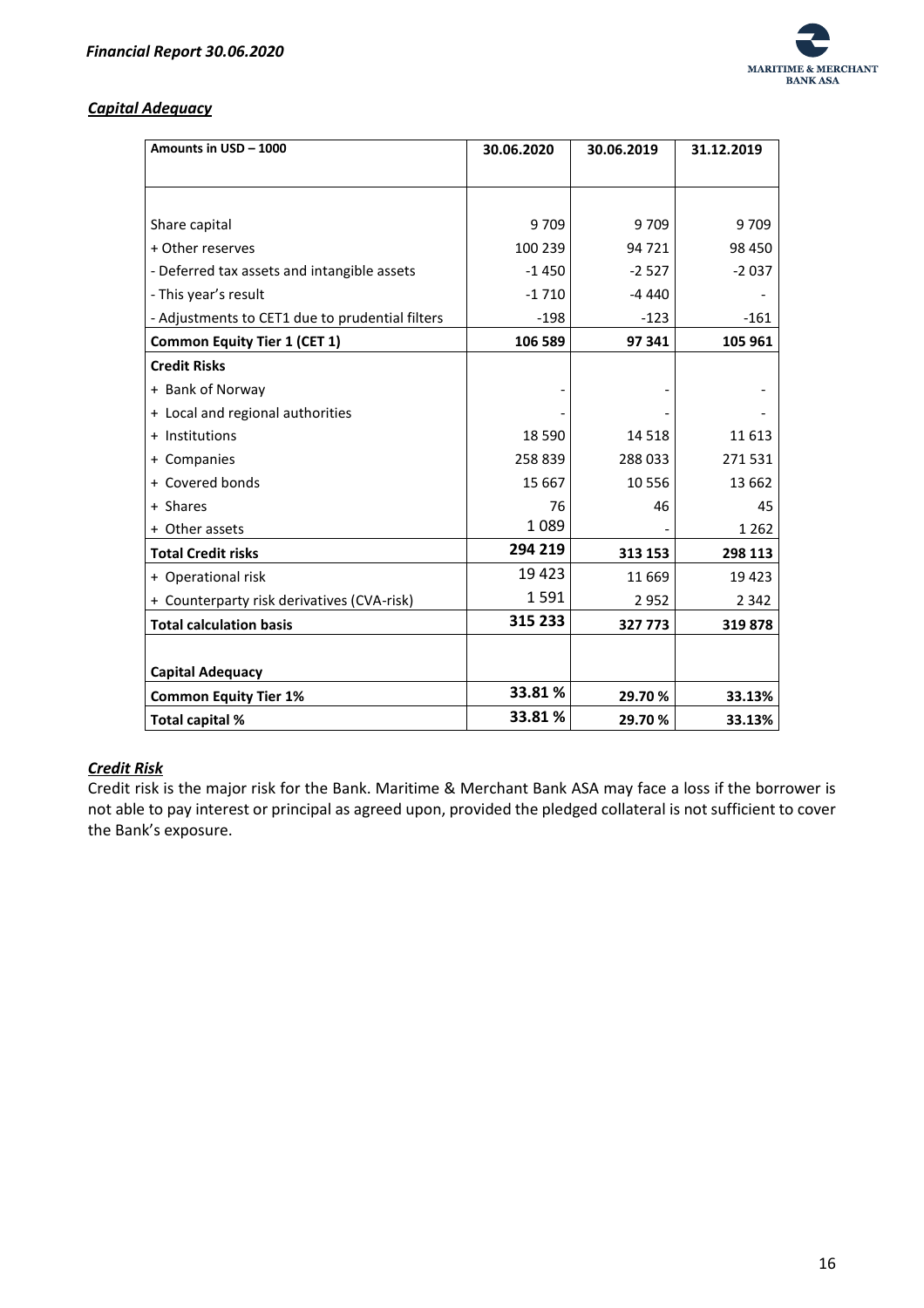

#### **Loss allowance and impairments**

Loss allowance is calculated based on expected loss (EL) using the method described in note 6 in the annual report for 2019.

The Bank reviews quarterly the assumptions for the expected loss calculation.

The Bank has a limited number of commitments, which makes it possible to make an assessment of the credit risk associated with each individual loan.

The Bank made a review of all credit commitments in the portfolio during the second quarter, and as a general tendency we experience that a significant number of exposures have migrated into higher risk classes.

The level of expected loss under IFRS 9 is mainly determined by change in the following parameters:

- Risk classification of commitments.
- Migration of existing commitments between steps 1, 2 or 3.
- Change in macroeconomic scenarios and their probabilities.
- Assessments of individual write-downs and losses in step 3.

The credit quality of a majority of the loans to the bulker and container segments have deteriorated due to the reduction in cargoes to be lifted in those segments and reduced rates as well as uncertainty regarding future marked conditions. The large majority of the vessels financed by the Bank in those segments, have however, traded through turbulent times, and the vessels' values for most clients still have a good margin in relation to the outstanding exposures.

In the second quarter, revised risk classifications on individual commitments, migration of single commitments to stage 2 and 3 led to an increased loss allowance overall compared with the previous quarter. Loss allowance increased with USD 1 203 113 from Q1 to Q2.

The Bank has made USD 2 644 454 in loss allowance (IFRS 9). Change in loss allowance through the year amounts to USD 1 821 463.

The majority of the commitments (77%) are in stage 1 (96% in Q2-2019 and 90% in Q1-2020).

The bank has only one defaulted exposure by the end of the quarter and Non-performing loans amount to 0.8% of total lending.

Customer exposures that are particularly negatively affected by the consequences of Covid-19 has been reclassified, and those that need to be closely monitored put on the Watch List.

Macroeconomic conditions and forward-looking information have been reassessed and used as a basis for the credit review.

There is considerable uncertainty regarding the estimates that are used.

| Loss allowance | 30.06.2020 | 30.06.2019 | 31.12.2019 | 31.12.2018 |
|----------------|------------|------------|------------|------------|
| Step 1         | 681 501    | 735 366    | 822 991    | 665 727    |
| Step 2         | 1 178 117  | 120 810    |            | 36 322     |
| Step 3         | 784836     |            |            |            |
| Sum            | 2 644 454  | 856 176    | 822 991    | 702 059    |
| Impairments    | 0          | ი          | 0          | 0          |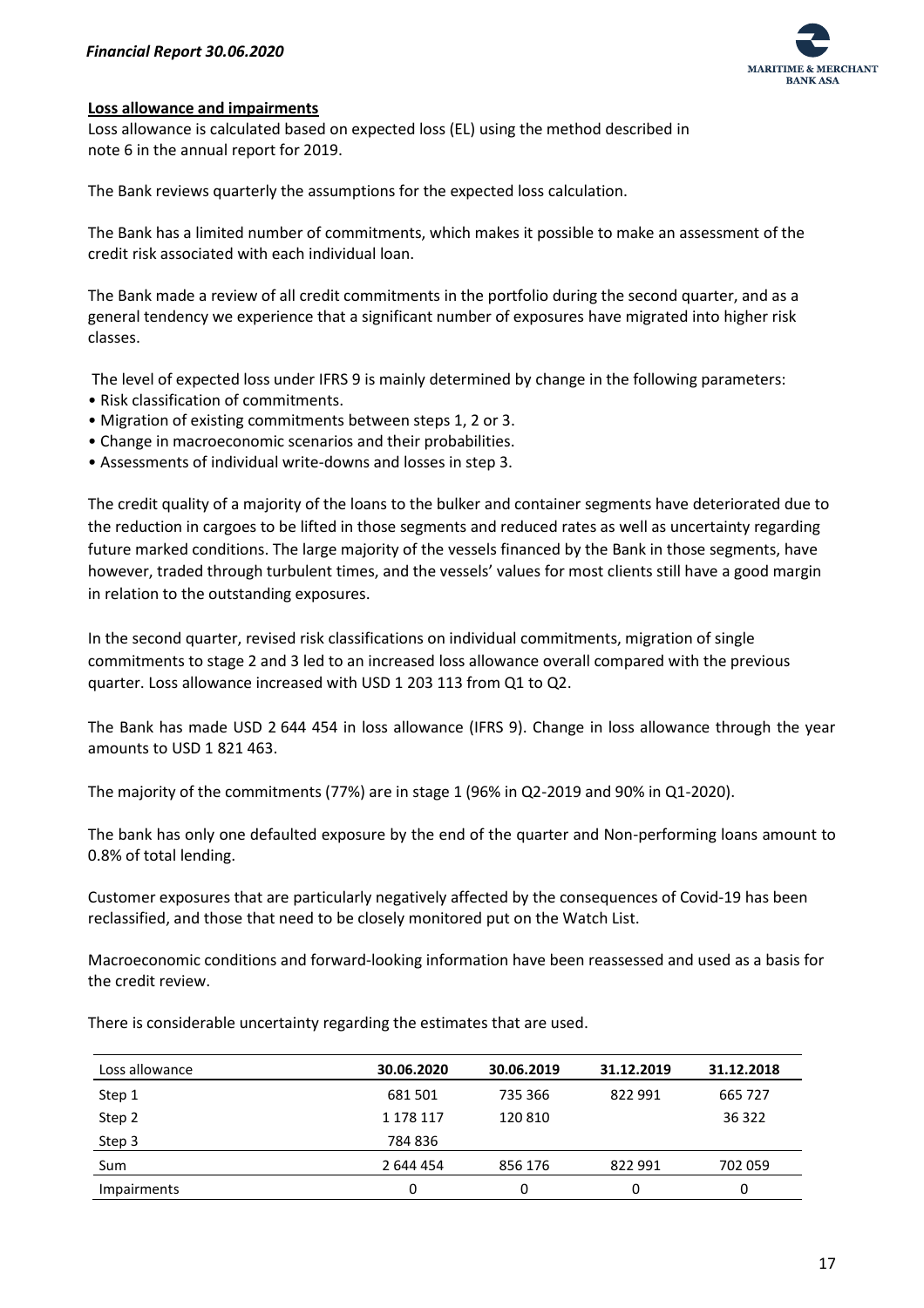

#### **Loss allowance as of 30.06.2020**

|                                   | Step 1                   | Step 2               | Step 3                         |             |
|-----------------------------------|--------------------------|----------------------|--------------------------------|-------------|
|                                   | <b>Classification by</b> | Significantly        | Significantly                  |             |
|                                   | first time               | increase in          | increase in                    |             |
|                                   | recognition              | credit risk          | credit risk                    |             |
|                                   |                          | since first time     | since first                    |             |
|                                   |                          | recognition          | recognition                    |             |
|                                   |                          |                      | and objective<br>proof of loss |             |
|                                   |                          |                      |                                |             |
|                                   | <b>Expected loss</b>     | <b>Expected loss</b> | <b>Expected loss</b>           |             |
|                                   | next 12 months           | over the life of     | over the life                  | Sum         |
|                                   |                          | instrument           | of instrument                  |             |
| Loss allowance as of 31.12.2019   | 822 991                  |                      |                                | 822 991     |
|                                   |                          |                      |                                |             |
| Lending to custmers 31.12.2019    | 295 124 509              |                      |                                | 295 124 509 |
|                                   |                          |                      |                                |             |
| <b>Changes</b>                    |                          |                      |                                |             |
| Transfer to Step 1                |                          |                      |                                |             |
| Transfer to Step 2                | $-183320$                | 183 320              |                                |             |
| Transfer to Step 3                | $-8336$                  |                      | 8 3 3 6                        |             |
| Reclassification                  | 155 167                  | 945 145              | 776 500                        | 1876812     |
| Amortisation                      | $-63961$                 |                      |                                | $-63961$    |
| New committments                  | 31 30 5                  |                      |                                | 31 30 5     |
| Scenario Adjustment               | $-72345$                 | 49 652               |                                | $-22693$    |
| <b>Allowance as of 30.06.2020</b> | 681 501                  | 1 178 117            | 784 836                        | 2 644 454   |
| Lending to custmers 30.06.2020    | 218 984 344              | 63 552 516           | 2 2 8 2 1 3 5                  | 284 818 995 |
|                                   |                          |                      |                                |             |
| Net Change in Loss allowance      | $-141490$                | 1 178 117            | 784 836                        | 1821463     |

*(1) Amortisations and changes in individual assessments*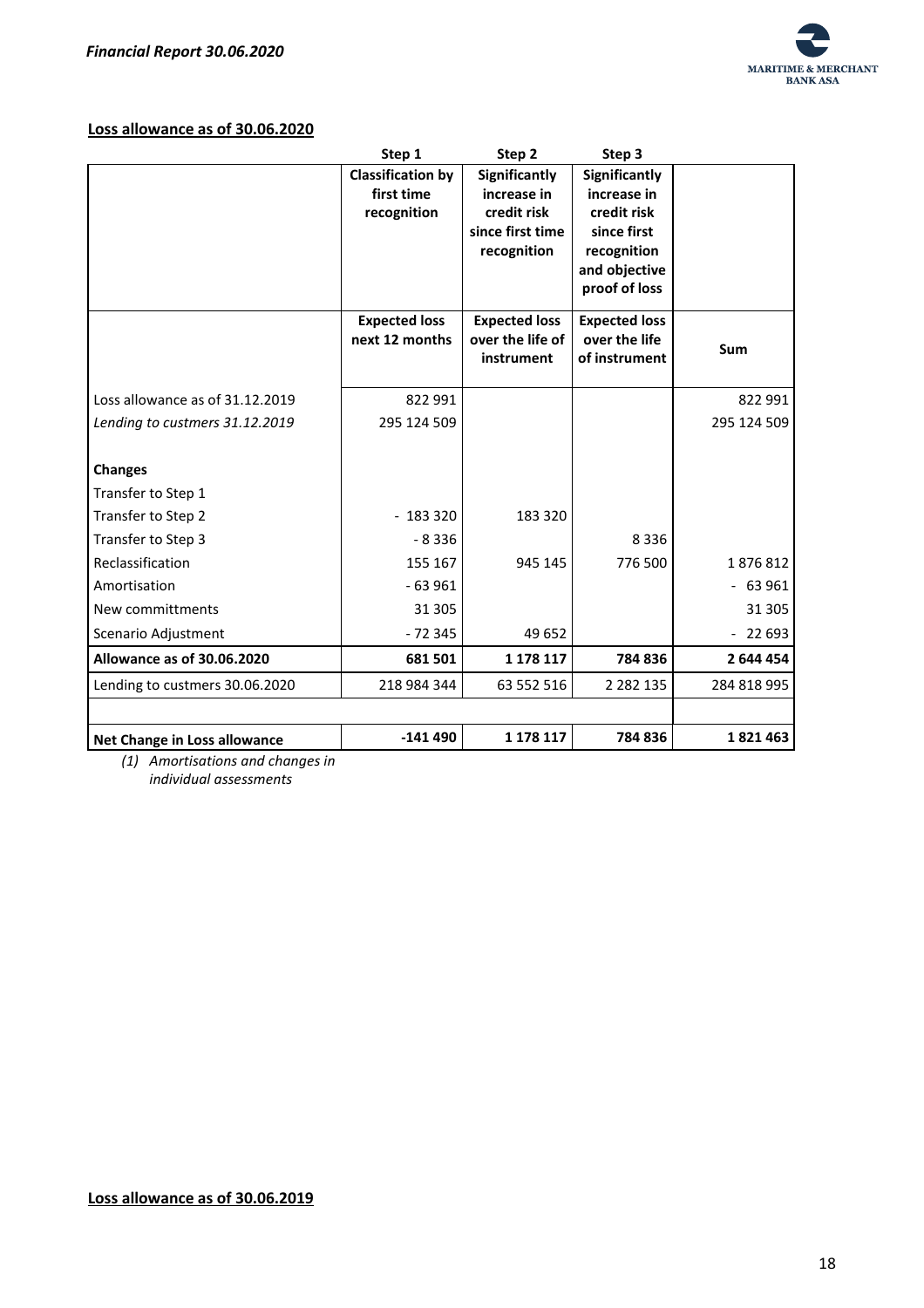

|                                 | Step 1               | Step 2               | Step 3           |             |
|---------------------------------|----------------------|----------------------|------------------|-------------|
|                                 | Classification       | Significantly        | Significantly    |             |
|                                 | by first time        | increase in          | increase in      |             |
|                                 | recognition          | credit risk          | credit risk      |             |
|                                 |                      | since first          | since first      |             |
|                                 |                      | time                 | recognition      |             |
|                                 |                      | recognition          | and<br>objective |             |
|                                 |                      |                      | proof of loss    |             |
|                                 |                      |                      |                  |             |
|                                 |                      |                      |                  |             |
|                                 | <b>Expected loss</b> | <b>Expected loss</b> | <b>Expected</b>  |             |
|                                 | next 12 months       | over the life        | loss over the    |             |
|                                 |                      | of                   | life of          | Sum         |
|                                 |                      | instrument           | instrument       |             |
| Loss allowance as of 31.12.2018 | 665 727              | 36 332               |                  | 702 059     |
| Lending to custmers 31.12.2018  | 245 124 326          | 3 900 000            |                  | 249 024 326 |
|                                 |                      |                      |                  | 0           |
| <b>Changes</b>                  |                      |                      |                  | 0           |
| Transfer to Step 1              | 36 332               | $-36332$             |                  | 0           |
| Transfer to Step 2              | $-28998$             | 28 9 98              |                  | 0           |
| Transfer to Step 3              |                      |                      |                  | 0           |
| Reclassification                | $-74926$             | 92 681               |                  | 17755       |
| Amortisation                    | $-15915$             | $-869$               |                  | $-16784$    |
| New committments                | 153 146              |                      |                  | 153 146     |
|                                 |                      |                      |                  | 0           |
| Allowance as of 30.06.2019      | 735 366              | 120 810              |                  | 856 176     |
| Lending to custmers 30.06.2019  | 282 265 579          | 10 957 580           |                  | 293 223 159 |
|                                 |                      |                      |                  |             |
| Net Change in Loss allowance    | 69 639               | 84 478               | $\mathbf 0$      | 154 117     |

*(1) Amortisations and changes in individual assessments*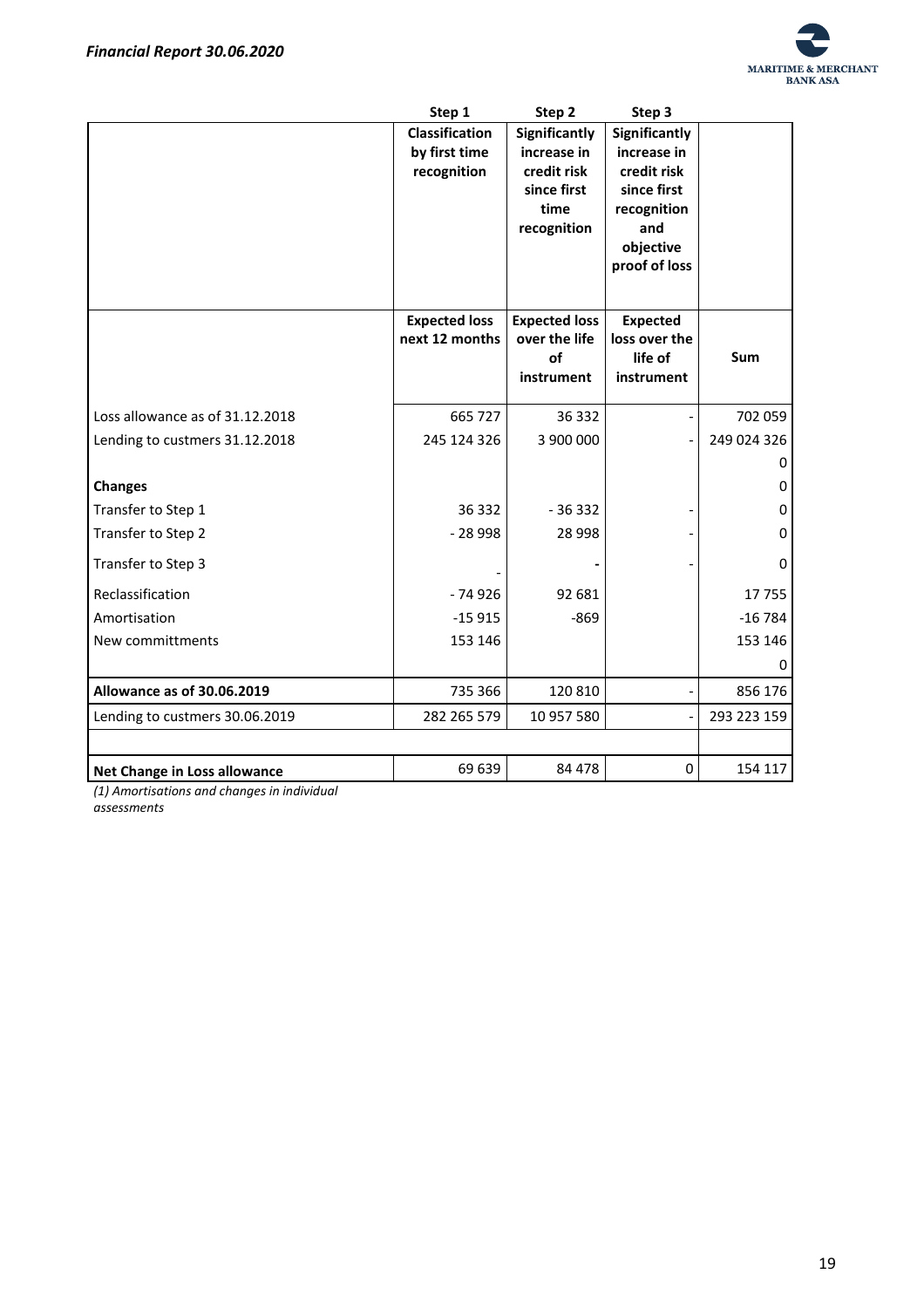

#### **Credit risk: Total**

## **30.06.2020**

| Amounts in USD                   | Very low risk | Low risk   | Moderate<br>risk | <b>High risk</b> | Loss<br>exposed | Sum         |
|----------------------------------|---------------|------------|------------------|------------------|-----------------|-------------|
| Deposit with Central Bank        | 6721788       |            |                  |                  |                 | 6 721 788   |
| Deposits with credit institution | 110 776 137   |            |                  |                  |                 | 110 776 137 |
| Certificates and bonds           | 170 413 130   |            |                  |                  |                 | 170 413 130 |
| Shares and other securities      |               |            | 76 152           |                  |                 | 76 152      |
| Loans to customers               |               | 62 810 833 | 168 540 662      | 51 185 365       | 2 2 8 2 1 3 5   | 284 818 995 |
| Total                            | 287 911 056   | 62 810 833 | 168 616 814      | 51 185 365       | 2 2 8 2 1 3 5   | 572 806 203 |

#### **30.06.2019**

| Amounts in USD                   | Very low risk | Low risk   | Moderate<br>risk | <b>High risk</b> | Loss<br>exposed | Sum         |
|----------------------------------|---------------|------------|------------------|------------------|-----------------|-------------|
| Deposit with central bank        | 7625881       |            |                  |                  |                 | 7625881     |
| Deposits with credit institution | 72 592 089    |            |                  |                  |                 | 72 592 089  |
| Certificates and bonds           | 116 445 266   | 0          | 0                |                  |                 | 116 445 266 |
| Shares and other securities      |               |            | 46 016           |                  |                 | 46 016      |
| Loans to customers               |               | 45 604 281 | 236 661 028      | 10 957 850       |                 | 293 223 159 |
| <b>Total</b>                     | 196 663 235   | 45 604 281 | 236 707 044      | 10 957 850       |                 | 489 932 410 |

## **Lending to customers by segment**

|               | Q2 2020     |         | Q2 2019       |         | 2019        |         |
|---------------|-------------|---------|---------------|---------|-------------|---------|
| <b>Sector</b> | <b>USD</b>  | Share % | <b>USD</b>    | Share % | <b>USD</b>  | Share % |
| <b>Bulk</b>   | 64 938 731  | 22,8%   | 69 787 112    | 24 %    | 66 888 122  | 23 %    |
| Container     | 78 610 043  | 27,6%   | 74 185 459    | 25 %    | 78 080 591  | 26 %    |
| Tank          | 130 731 919 | 45,9%   | 134 002 984   | 46 %    | 136 094 014 | 46 %    |
| Gas           | 5 696 380   | 2,0%    | 6 744 133     | 2%      | 6 222 709   | 2%      |
| Specialized   | 4 841 923   | 1,7%    | 8 5 0 3 4 7 2 | 3 %     | 7839073     | 3%      |
| Offshore      |             | 0,0%    |               |         |             |         |
| Sum           | 284 818 995 | 100 %   | 293 223 159   | 100 %   | 295 124 509 | 100 %   |

### **Bonds and certificates: Risk Weight**

|                    | Q2 2020                      | Q2 2019     | 2019        |
|--------------------|------------------------------|-------------|-------------|
| <b>Risk Weight</b> | Fair Value                   | Fair Value  | Fair Value  |
| 0%                 | 13 740 286                   | 10 898 157  | 14 710 190  |
| 10%                | 156 672 844                  | 105 547 109 | 136 624 495 |
| 20%                | -                            | 0           |             |
| 100%               | $\qquad \qquad \blacksquare$ |             |             |
| <b>Total</b>       | 170 413 130                  | 116 445 266 | 151 334 685 |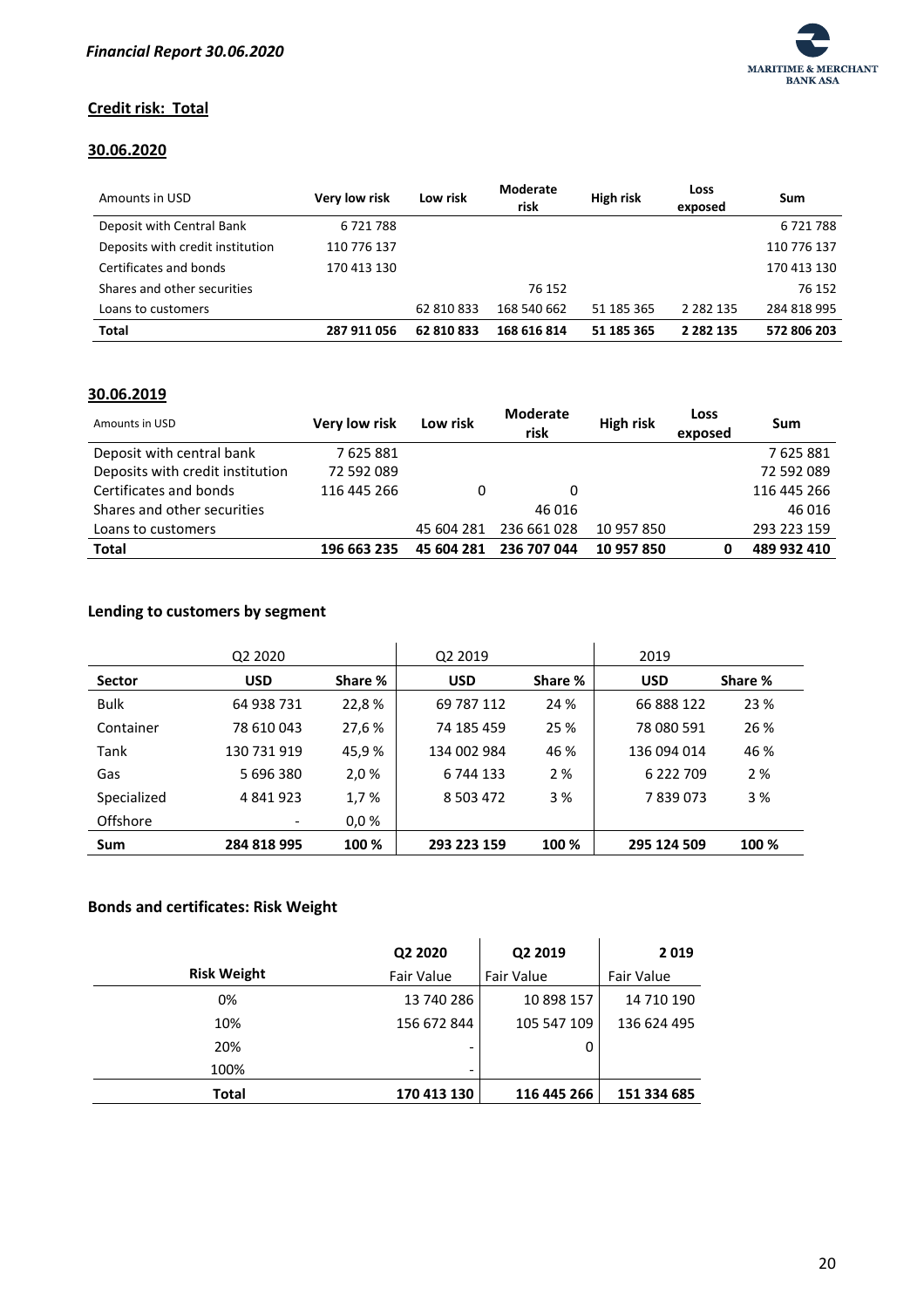

#### **Bonds and certificates: Rating**

|        | Q2 2020           | Q2 2019           | 2019              |
|--------|-------------------|-------------------|-------------------|
| Rating | <b>Fair Value</b> | <b>Fair Value</b> | <b>Fair Value</b> |
| AAA    | 167 848 279       | 113 503 553       | 148 484 335       |
| AA+    | 2 5 6 4 8 5 1     | 2 941 713         | 2850350           |
| AA     | 0                 |                   |                   |
| А      | 0                 |                   |                   |
| Total  | 170 413 130       | 116 445 266       | 151 334 685       |

#### **Bonds and certificates: Sector**

|                            | Q2 2020           | Q2 2019           | 2019              |
|----------------------------|-------------------|-------------------|-------------------|
| <b>Sector</b>              | <b>Fair Value</b> | <b>Fair Value</b> | <b>Fair Value</b> |
| Supranationals             | 5 0 1 2 2 2 9     | 5 012 558         | 6848949           |
| Local authority            | 8729057           | 5 885 599         | 7963314           |
| <b>Credit Institutions</b> | 156 672 844       | 105 547 109       | 136 522 422       |
| <b>Bank</b>                |                   |                   |                   |
|                            |                   |                   |                   |
| Total                      | 170 413 130       | 116 445 266       | 151 334 685       |

#### <span id="page-21-0"></span>*Interest, currency and liquidity risk*

Changes in interest rate, currency and liquidity risk since 31.12.2019 is marginal. The movements in market rates, as well as the effects of those movements, have been larger during the quarter.

# <span id="page-21-1"></span>**INCOME AND COSTS**

# <span id="page-21-2"></span>Note 5, Estimated Taxation of profit

| 1) Present tax calculation (Ordinary 25% tax on profit/loss) |  |  |
|--------------------------------------------------------------|--|--|
|                                                              |  |  |

|                                  | <b>USD</b>    | NOK        |
|----------------------------------|---------------|------------|
| <b>Profit Before Tax</b>         | 2 279 982     | 22 223 669 |
| Tax related agio on equity       |               |            |
| <b>Basis for Tax Calculation</b> | 2 2 7 9 9 8 2 | 22 223 669 |
|                                  |               |            |

| <b>Calculated Tax (25%)</b>                                        | 569 996 | 5 5 5 5 9 1 7 |
|--------------------------------------------------------------------|---------|---------------|
| Calculated Common Equity with present/new tax calculation is 33.5% |         |               |

#### **2) Full currency agio on Equity (Previous method)**

|                                  | <b>USD</b>    | <b>NOK</b>  |
|----------------------------------|---------------|-------------|
| Profit Before Tax                | 2 279 982     | 22 223 669  |
| Tax related agio on equity       | 10 579 150    | 103 118 144 |
| <b>Basis for Tax Calculation</b> | 12 859 132    | 125 341 813 |
|                                  |               |             |
| <b>Calculated Tax (25%)</b>      | 3 2 1 4 7 8 3 | 31 335 453  |

The calculated tax for the period is larger than the result before tax. The reasons and consequences are accentuated by the extreme weakening of the NOK against the USD caused by the Corona-crisis.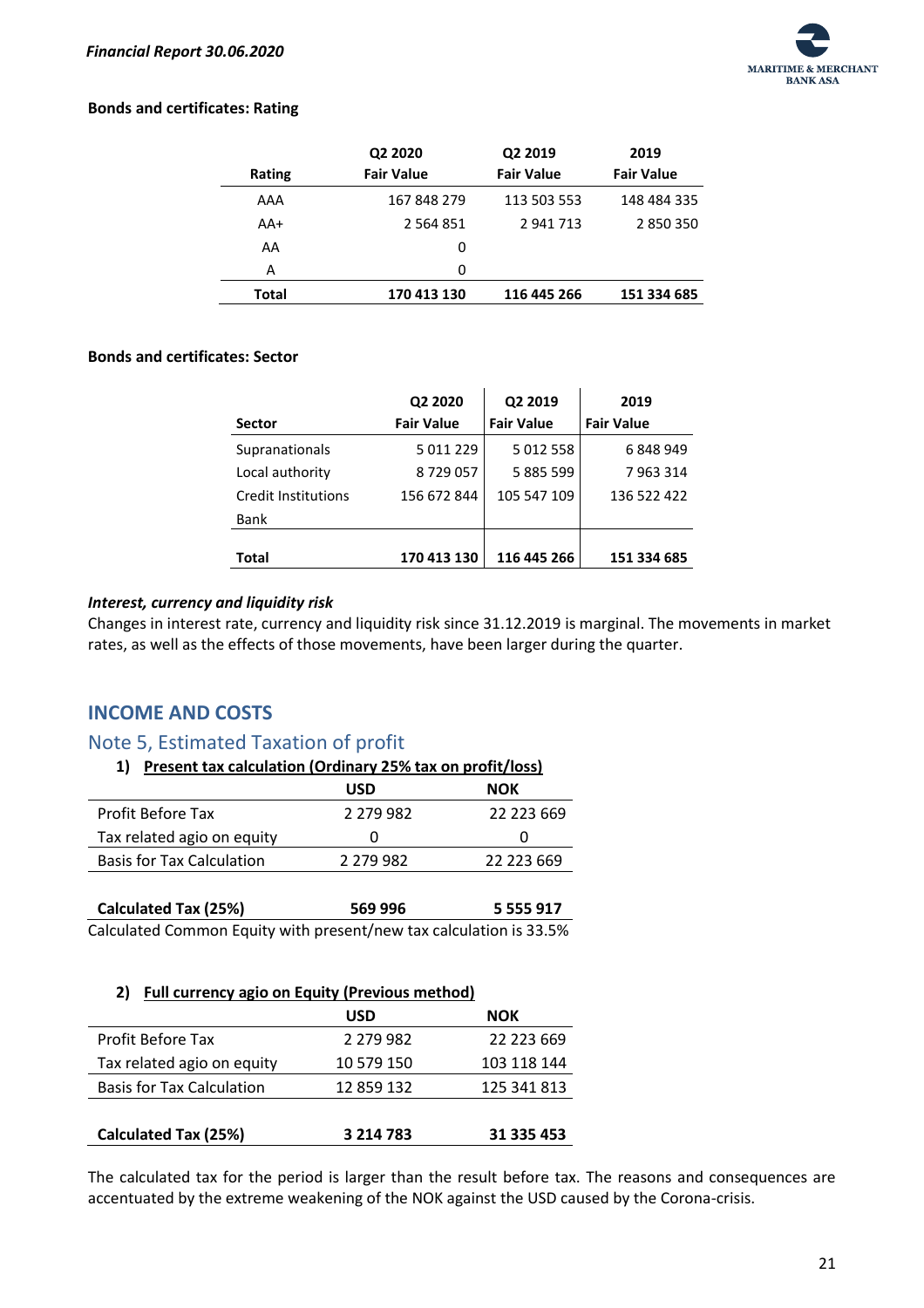

The main reason is that even though the Bank's functional currency is USD, it is required to translate both P&L and the majority of assets and liabilities to NOK for tax purposes. For all practical purposes, the tax expense thus also includes the effect of the USDNOK development on the Bank's net assets (Equity).

When the USDNOK exchange rate moved nearly 11% during the first six months, the Bank's net assets in NOK increased with 103 118 144, resulting in an additional tax expenses of NOK 25 779 526 in Q2, down from NOK 46 164 676 in Q1. This additional tax charge is not related to any company specific matters or income/cost items. Lower USDNOK exchange rate in the coming quarters will reduce the tax expenses accordingly

Calculated Common Equity with previous tax calculation practice is 33.5%

# <span id="page-22-0"></span>**ASSETS**

## <span id="page-22-1"></span>Note 6, Financial instruments at fair value

The Bank measures fair values using the following fair value hierarchy, which reflects the significance of the inputs used in making the measurements.

**Level 1:** Inputs that are quoted market prices (unadjusted) in active markets for identical instruments.

**Level 2**: Inputs other than quoted prices included within Level 1 that are observable either directly (i.e. as prices) or indirectly (i.e. derived from prices). This category includes instruments valued using: quoted market prices in active markets for similar instruments; quoted prices for identical or similar instruments in markets that are considered less than active; or other valuation techniques in which all significant inputs are directly or indirectly observable from market data.

**Level 3:** Inputs that are unobservable. This category includes all instruments for which the valuation technique includes inputs that are not observable, and the unobservable inputs have a significant effect on the instrument's valuation. This category includes instruments that are valued based on quoted prices for similar instruments for which significant unobservable adjustments or assumptions are required to reflect differences between the instruments.

#### **30.06.2020**

| Amounts in USD 1000                | Level 1 | Level 2 | Level 3 | Total   |
|------------------------------------|---------|---------|---------|---------|
| Certificates and bonds             | 0       | 161 684 | 8729    | 170 413 |
| Shares and other securities        | 0       | 0       | 0       | 0       |
| <b>Financial derivatives</b>       | 0       | 658     | 0       | 658     |
| <b>Total financial assets</b>      | 0       | 162 342 | 8729    | 171071  |
|                                    |         |         |         |         |
| <b>Financial derivatives</b>       | 0       | 26 778  | 0       | 26 778  |
| <b>Total financial liabilities</b> | 0       | 26 778  | 0       | 26 778  |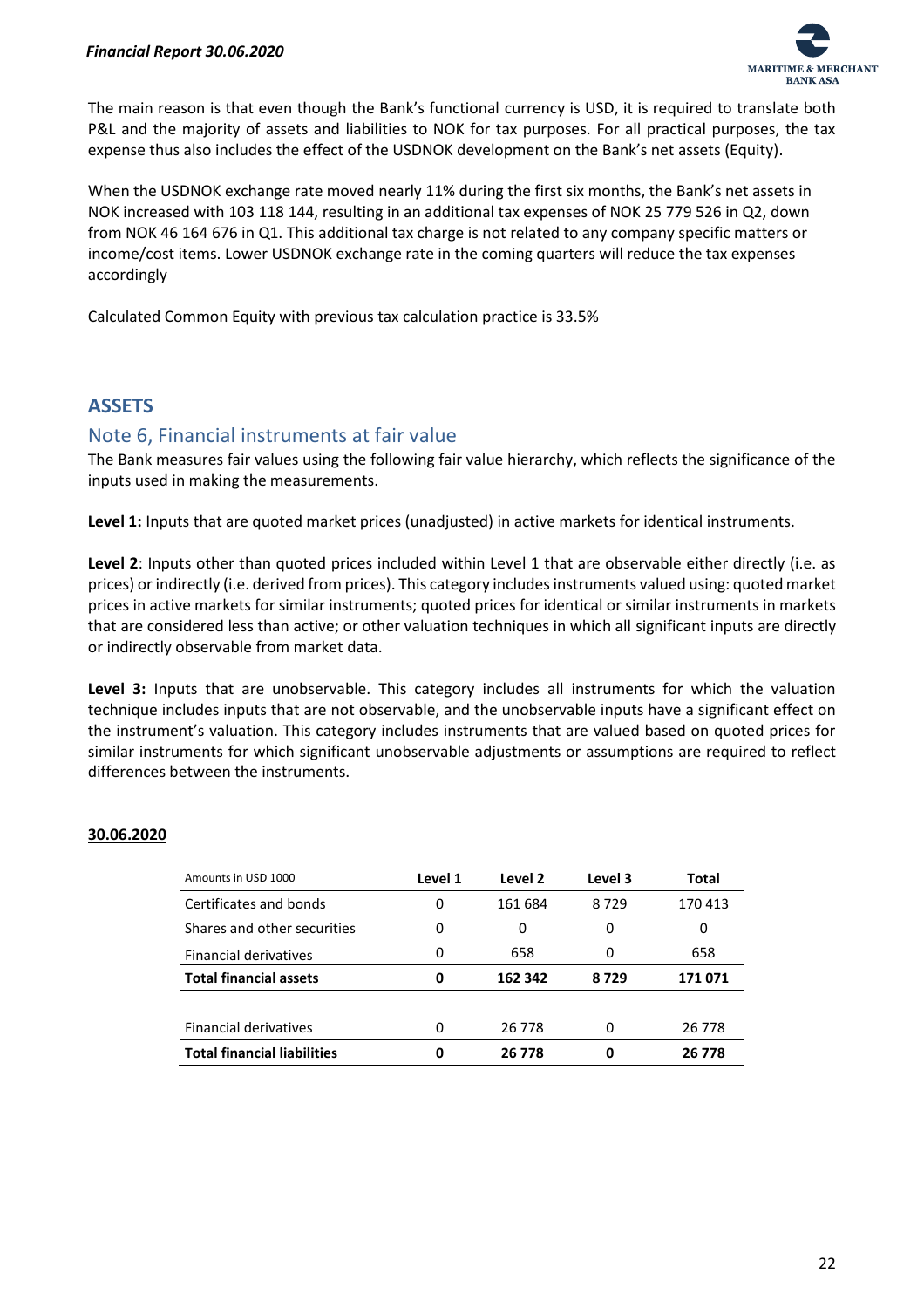

#### **30.06.2019**

| Amounts in USD 1000                | Level 1 | Level 2 | Level 3 | Total   |
|------------------------------------|---------|---------|---------|---------|
| Certificates and bonds             |         | 110 560 | 5886    | 116 445 |
| Shares and other securities        |         | 0       | 0       | 0       |
| <b>Financial derivatives</b>       |         | 462     |         | 462     |
| <b>Total financial assets</b>      | 0       | 111 022 | 5886    | 116 908 |
|                                    |         |         |         |         |
| <b>Financial derivatives</b>       |         | 6037    | 0       | 6037    |
| <b>Total financial liabilities</b> | 0       | 6 037   | 0       | 6037    |

## <span id="page-23-0"></span>Note 7, Financial pledges

The Bank has pledged NOK 105 million of bonds as collateral for financial derivatives.

# <span id="page-23-1"></span>Note 8, Other intangible assets, property, plant and equipment

| - In USD                                                 |             | 30.06.2020    |               | 30.06.2019 |             | 31.12.2019    |
|----------------------------------------------------------|-------------|---------------|---------------|------------|-------------|---------------|
|                                                          | Other       | Property,     | Other         | Property,  | Other       | Property,     |
|                                                          | intangible  | plant and     | intangible    | plant and  | intangible  | plant and     |
|                                                          | assets      | equipment     | assets        | equipment  | assets      | equipment     |
| Cost or valuation at 01.01                               | 4 3 18 2 19 | 1 3 3 4 6 5 2 | 4 348 846     | 110 589    | 4 348 846   | 110 589       |
| Exchange and other adjustments                           | $-419989$   | $-134084$     | 88 533        | 29 044     | $-49218$    | $-15292$      |
| Introduction of right to use-asset                       |             |               |               | 1 203 936  |             | 1 203 936     |
| <b>Additions</b>                                         | 0           | 26 811        | 0             | 24 698     | 18 5 90     | 35 4 20       |
| <b>Disposals</b>                                         |             |               |               |            |             |               |
| Cost or valuation at end of period                       | 3898229     | 1 227 379     | 4 4 3 7 3 7 9 | 1 368 267  | 4 3 18 2 19 | 1 3 3 4 6 5 3 |
| Accumulated depreciation and impariment at 01.01.        | $-2281437$  | $-394420$     | $-1437850$    | $-54044$   | $-1437850$  | $-54044$      |
| Exchange and other adjustments                           | 223 564     | 53 667        | $-32847$      | $-2500$    | 14 6 69     | $-1811$       |
| Depreciation charge this year                            | $-390323$   | $-156746$     | $-440162$     | $-172275$  | $-858256$   | $-338566$     |
| <b>Disposals</b>                                         |             |               |               |            |             |               |
| Accumulated depreciation and impariment at end of period | $-2448196$  | $-497499$     | $-1910859$    | $-228819$  | -2 281 437  | $-394$ 421    |
| Balance sheet amount at end of period                    | 1450033     | 729 880       | 2 5 2 6 5 2 0 | 1 139 448  | 2 036 782   | 940 232       |
| Economic lifetime                                        | 5 years     | 3 years       | 5 years       | 3 years    | 5 years     | 3 years       |
| Depreciation schedule                                    | Linear      | Linear        | <b>Linear</b> | Linear     | Linear      | Linear        |

# <span id="page-23-2"></span>Note 9, Other assets and financial derivatives

#### **30.06.2020**

|                                   | Nominal    | Nominal    | Nominal    | Positive             | <b>Negative</b>      |
|-----------------------------------|------------|------------|------------|----------------------|----------------------|
| Amounts in 1000                   | Value      | Value      | Value      | <b>Market Values</b> | <b>Market Values</b> |
|                                   | <b>USD</b> | <b>EUR</b> | <b>NOK</b> | <b>USD</b>           | <b>USD</b>           |
| <b>Interest Rate Derivatives</b>  |            |            |            |                      |                      |
| Interest rate swap                | 0          | 0          | 0          | 0                    | 0                    |
|                                   |            |            |            |                      |                      |
| <b>Currency Derivatives</b>       |            |            |            |                      |                      |
| Cross currency basis swap         |            |            |            |                      |                      |
| Buy/Sell USD against NOK          | 190 000    |            | 1605 155   | 658                  | 25 868               |
| Buy/Sell EUR against NOK          |            | 7641       | 74 938     | 0                    | 911                  |
| <b>Total Currency Derivatives</b> | 190 000    | 7641       | 1680093    | 658                  | 26 7 78              |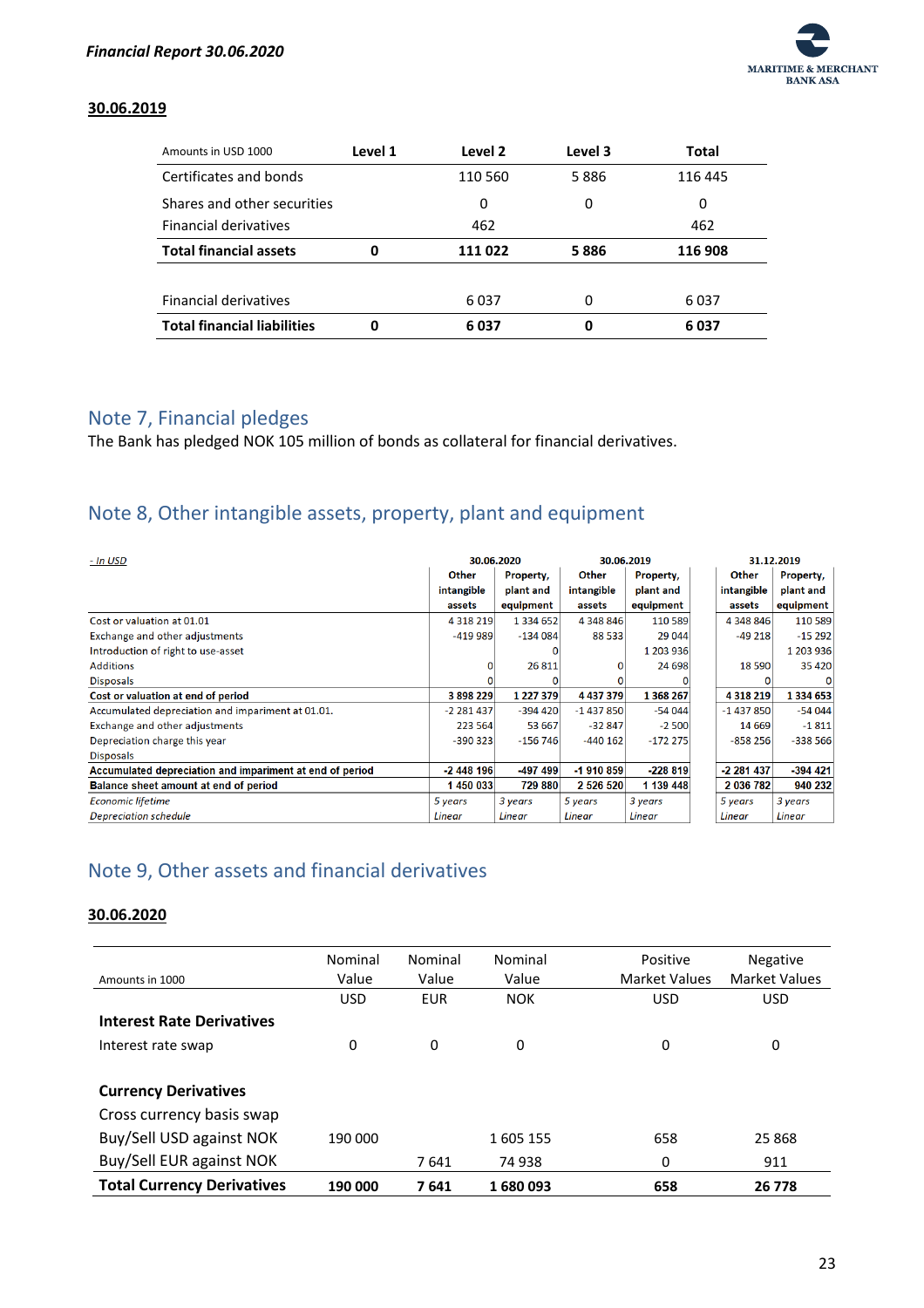

#### **30.06.2019**

| Amounts in 1000                   | Nominal<br>Value | Nominal<br>Value | Nominal<br>Value | Positive<br>market values | Negative<br>Market<br>values |
|-----------------------------------|------------------|------------------|------------------|---------------------------|------------------------------|
|                                   | <b>USD</b>       | <b>EUR</b>       | <b>NOK</b>       | <b>USD</b>                | <b>USD</b>                   |
| <b>Interest Rate Derivatives</b>  |                  |                  |                  |                           |                              |
| Interest rate swap                | 0                | 0                | 0                | 0                         | 0                            |
| <b>Currency Derivatives</b>       |                  |                  |                  |                           |                              |
| Cross currency basis swap         |                  |                  |                  |                           |                              |
| Buy/Sell USD against NOK          | 190 000          |                  | 1576110          | 323                       | 6037                         |
| Buy/Sell EUR against NOK          |                  | 9026             | 88 502           | 140                       | 0                            |
| <b>Total Currency Derivatives</b> | 190 000          | 9026             | 1664612          | 462                       | 6037                         |

# <span id="page-24-0"></span>Note 10, Other Liabilities and accrued cost

| - In USD                               | 30.06.2020    | 30.06.2019 |
|----------------------------------------|---------------|------------|
| Account payables                       | 117 233       | 127 799    |
| Tax withholdings                       | 192 380       | 112 408    |
| VAT payable                            | 32 969        | 32 834     |
| Tax payable                            |               | 170 759    |
| Deferred tax                           | 2 3 8 0 2 1 5 |            |
| Lease liability                        | 693 238       | 1 080 414  |
| Other liabilities                      | 203 601       | 268 061    |
| Total other liabilities                | 3619636       | 1792275    |
|                                        |               |            |
| Holiday pay and other accrued salaries | 552 153       | 637 522    |
| Other accrued costs                    | 395 583       | 285 124    |
| Total accrued costs                    | 947 736       | 922 646    |

# <span id="page-24-1"></span>Note 11, Share capital and shareholder information

The Company has 8 170 048 shares at NOK 10. The total share capital is NOK 81 700 480. The Company has one share class only. The Company have 58 shareholders. The ten largest shareholders of the Company are:

| No           | Shareholder                      |       | Numb. of shares | %      |
|--------------|----------------------------------|-------|-----------------|--------|
| $\mathbf{1}$ | Henning Oldendorff               |       | 2041979         | 24.99% |
| 2            | Endre Røsjø*                     |       | 2041979         | 24.99% |
| 3            | Apollo Asset Limited             |       | 813 176         | 9.95%  |
| 4            | Deutsche Bank Aktiengesellschaft |       | 666 700         | 8.16%  |
| 5            | <b>Canomaro Shipping AS</b>      |       | 438899          | 5.37%  |
| 6            | Klaveness Marine Finance AS      |       | 176 923         | 2.17%  |
| 7            | T.D. Veen AS                     |       | 143821          | 1.76%  |
| 8            | Herfo Finans AS                  |       | 132 467         | 1.62%  |
| 9            | Nergaard Investment Partners AS  |       | 121 265         | 1.48%  |
| 10           | Thabo Energy AS                  |       | 118 526         | 1.45%  |
|              | <b>Others</b>                    |       | 1 474 313       | 18.05% |
|              |                                  | Total | 8 170 048       | 100%   |

*(\*) 102 723 shares (1.26%) owned through Centennial AS*